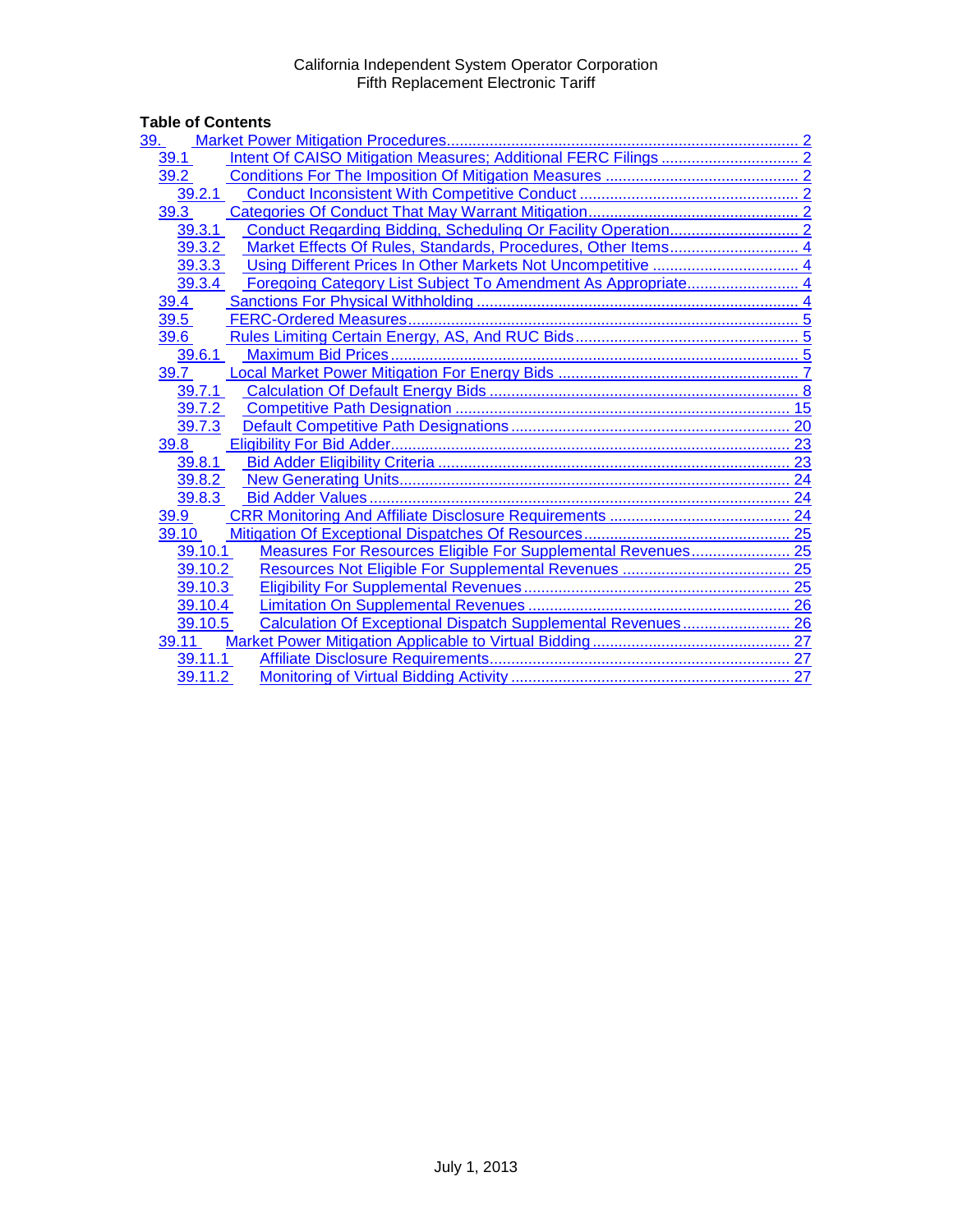# <span id="page-1-0"></span>**39. Market Power Mitigation Procedures**

# <span id="page-1-1"></span>**39.1 Intent Of CAISO Mitigation Measures; Additional FERC Filings**

These CAISO market power mitigation measures ("Mitigation Measures") are intended to provide the means for the CAISO to mitigate the market effects of any conduct that would substantially distort competitive outcomes in the CAISO Markets while avoiding unnecessary interference with competitive price signals. These Mitigation Measures are intended to minimize interference with an open and competitive market, and thus to permit, to the maximum extent practicable, price levels to be determined by competitive forces under the prevailing market conditions. To that end, the Mitigation Measures authorize the mitigation only of specific conduct identified through explicit procedures specified below. In addition, the CAISO shall monitor the markets it administers for conduct that it determines constitutes an abuse of market power but is not addressed by the market power mitigation procedures specified below. If the CAISO identifies any such conduct, it shall make a filing under Section 205 of the Federal Power Act, 16 U.S.C. § 824d, with FERC requesting authorization to apply appropriate mitigation measures. Any such filing shall identify the particular conduct the CAISO believes warrants mitigation, shall propose a specific mitigation measure for the conduct, and shall set forth the CAISO's justification for imposing that mitigation measure.

# <span id="page-1-2"></span>**39.2 Conditions For The Imposition Of Mitigation Measures**

# <span id="page-1-3"></span>**39.2.1 Conduct Inconsistent With Competitive Conduct**

In general, the CAISO shall consider a Market Participant's conduct to be inconsistent with competitive conduct if the conduct would not be in the economic interest of the Market Participant in the absence of market power. The categories of conduct that are inconsistent with competitive conduct include, but may not be limited to, the four categories of conduct specified in Section 39.3 below.

# <span id="page-1-4"></span>**39.3 Categories Of Conduct That May Warrant Mitigation**

# <span id="page-1-5"></span>**39.3.1 Conduct Regarding Bidding, Scheduling Or Facility Operation**

Mitigation Measures may be applied to bidding, scheduling or operation of an Electric Facility or as specified in Section 39.3.1. The following categories of conduct, whether by a single firm or by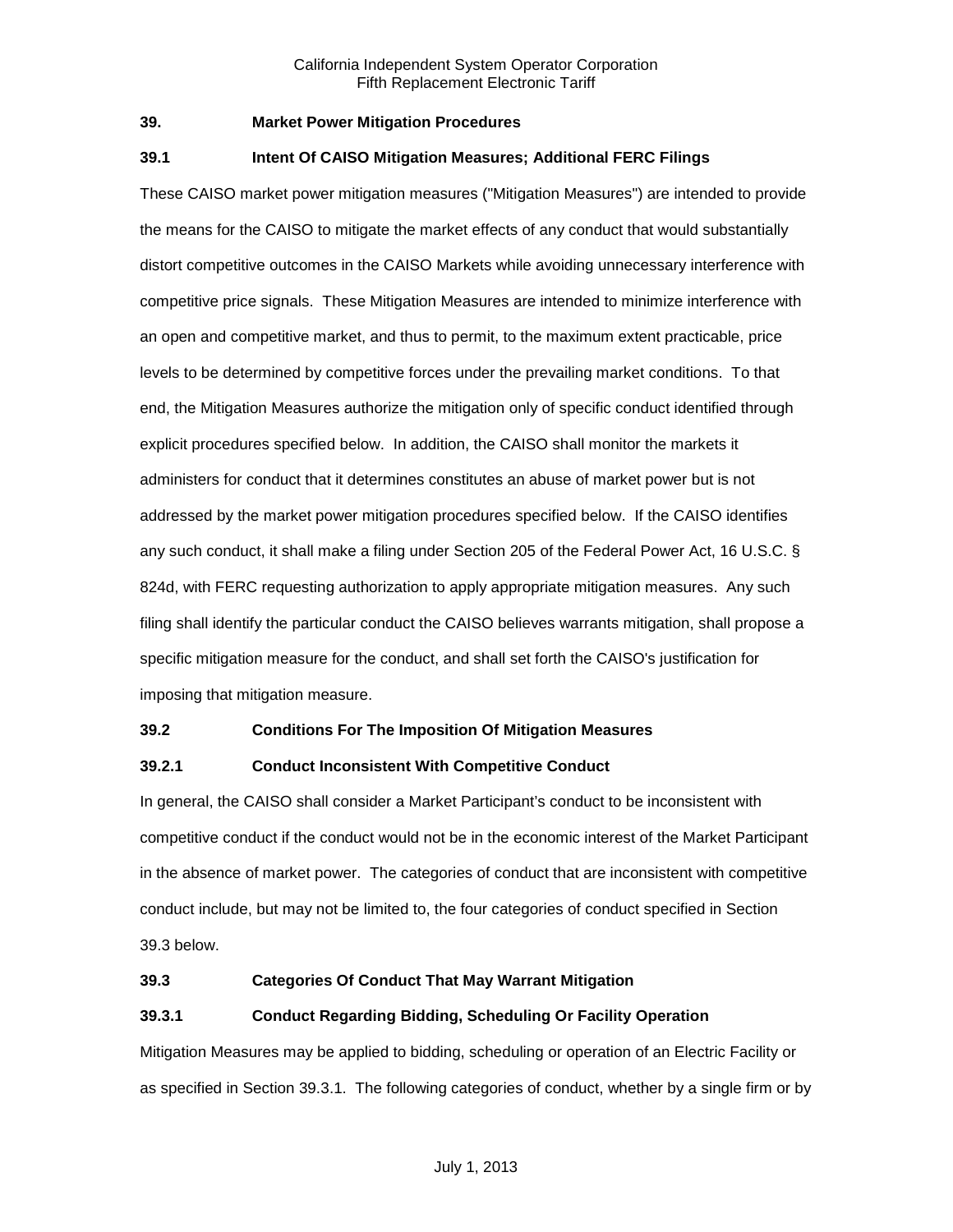multiple firms acting in concert, may cause a material effect on prices or generally the outcome of the CAISO Markets if exercised from a position of market power. Accordingly, the CAISO shall monitor the CAISO Markets for the following categories of conduct, and shall impose appropriate Mitigation Measures if such conduct is detected and the other applicable conditions for the imposition of Mitigation Measures are met:

- (1) Physical withholding of an Electric Facility, in whole or in part, that is, not offering to sell or schedule the output of or services provided by an Electric Facility capable of serving a CAISO Market. Such withholding may include, but not be limited to: (i) falsely declaring that an Electric Facility has been forced out of service or otherwise become totally or partially unavailable, (ii) refusing to offer Bids for an Electric Facility when it would be in the economic interest, absent market power, of the withholding entity to do so, (iii) declining Bids called upon by the CAISO (unless the CAISO is informed in accordance with established procedures that the relevant resource for which the Bid is submitted has undergone a forced outage or derate), or (iv) operating a Generating Unit in Real-Time to produce an output level that is less than the Dispatch Instruction.
- (2) Economic withholding of an Electric Facility, that is, submitting Bids for an Electric Facility that are unjustifiably high (relative to known operational characteristics and/or the known operating cost of the resource) so that: (i) the Electric Facility is not or will not be dispatched or scheduled, or (ii) the Bids will set LMPs.
- (3) Uneconomic production from an Electric Facility, that is, increasing the output of an Electric Facility to levels that would otherwise be uneconomic in order to cause, and obtain benefits from, a Transmission Constraint.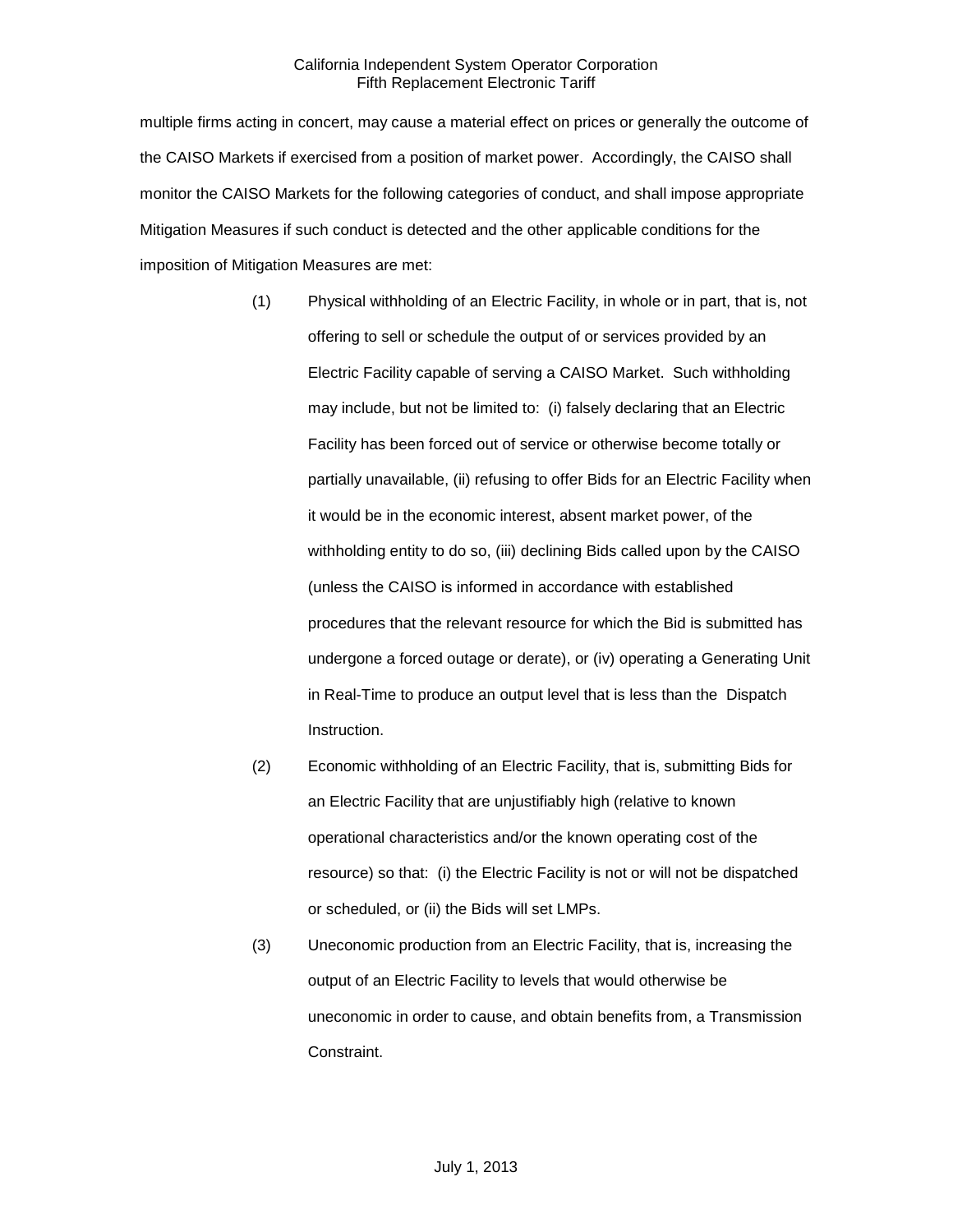(4) Bidding practices that distort prices or uplift charges away from those expected in a competitive market, such as registering Start-Up Cost and Minimum Load Cost data or submitting Bid Costs on behalf of an Electric Facility that are unjustifiably high (relative to known operational characteristics and/or the known operating cost of the resource) or misrepresenting the physical operating capabilities of an Electric Facility resulting in uplift payments or prices significantly in excess of actual costs.

# <span id="page-3-0"></span>**39.3.2 Market Effects Of Rules, Standards, Procedures, Other Items**

Mitigation Measures may also be imposed to mitigate the market effects of a rule, standard, procedure, design feature, or known software imperfection of a CAISO Market that allows a Market Participant to manipulate market prices or otherwise impair the efficient operation of that market, pending the revision of such rule, standard, procedure design feature, or software defect to preclude such manipulation of prices or impairment of efficiency.

# <span id="page-3-1"></span>**39.3.3 Using Different Prices In Other Markets Not Uncompetitive**

Taking advantage of opportunities to sell at a higher price or buy at a lower price in a market other than a CAISO Market shall not be deemed a form of withholding or otherwise inconsistent with competitive conduct.

# <span id="page-3-2"></span>**39.3.4 Foregoing Category List Subject To Amendment As Appropriate**

The CAISO shall monitor CAISO Markets for other categories of conduct, whether by a single firm or by multiple firms acting in concert, that have material effects on prices in a CAISO Market or other payments. The CAISO shall seek to amend the foregoing list as may be appropriate to include any such conduct that would substantially distort or impair the competitiveness of any of the CAISO Markets.

#### <span id="page-3-3"></span>**39.4 Sanctions For Physical Withholding**

The CAISO may report a Market Participant the CAISO determines to have engaged in physical withholding, including providing the CAISO false information regarding derating or outage of an Electric Facility, to the Federal Energy Regulatory Commission in accordance with Section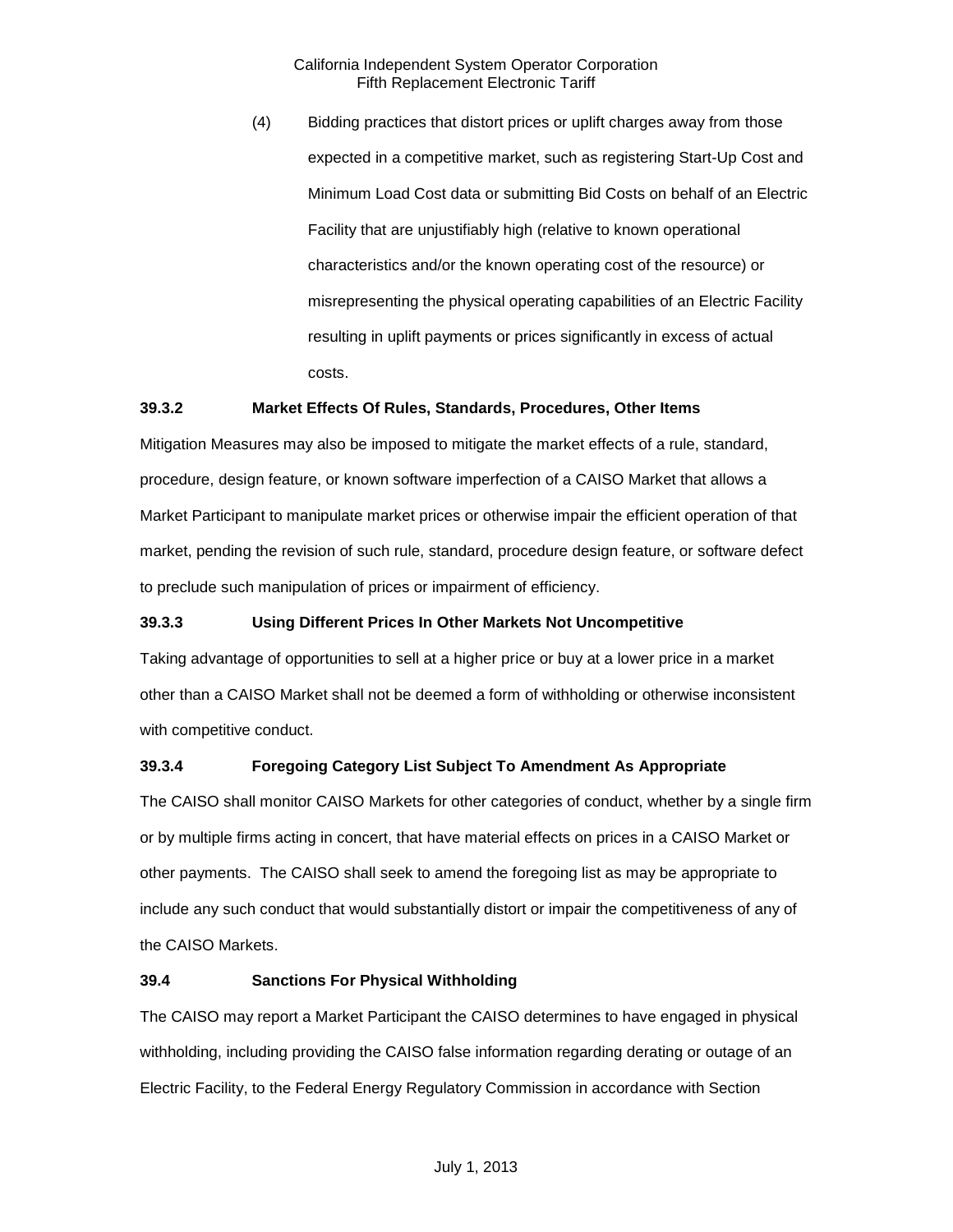9.3.10.5. In addition, a Market Participant that fails to operate a Generating Unit in conformance with CAISO Dispatch Instructions shall be subject to the penalties set forth in Section 11.23.

# <span id="page-4-0"></span>**39.5 FERC-Ordered Measures**

In addition to any mitigation measures specified above, the CAISO shall administer, and apply when appropriate in accordance with their terms, such other mitigation measures as it may be directed to implement by order of the FERC.

# <span id="page-4-1"></span>**39.6 Rules Limiting Certain Energy, AS, And RUC Bids**

# <span id="page-4-2"></span>**39.6.1 Maximum Bid Prices**

Notwithstanding any other provision of this CAISO Tariff, maximum Bid price provisions of Section 39 shall apply to limit, Energy Bids, RUC Availability Bids, and Ancillary Service Bids as specified below.

# **39.6.1.1 Maximum Price for Energy Bids**

For the twelve (12) months following the effective date of this Section, the maximum Energy Bid prices shall be \$500/MWh. After the twelfth month following the effective date of this Section, the maximum Energy Bid price shall be \$750/MWh. After the twenty-fourth month following the effective date of this Section, the maximum Energy Bid price shall be \$1,000/MWh.

# **39.6.1.2 Maximum RUC Availability Bid Prices**

The maximum RUC Availability Bid price shall be \$250/MW/h.

# **39.6.1.3 Maximum Ancillary Services Bid Prices**

The maximum level for Ancillary Services Bid prices shall be \$250/MWh.

# **39.6.1.3.1 Maximum Regulation Mileage Bid Price**

The maximum Mileage Bid price shall be \$50.

# **39.6.1.4 Minimum Bid Price for Energy Bids**

Energy Bids into the CAISO Markets less than -\$30/MWh are not eligible to set any LMP. If the CAISO dispatches a resource with an Energy Bid less than -\$30/MWh, the Scheduling

Coordinator on behalf of the resource will be eligible to be paid the Bid price upon the submission of detailed information justifying the cost components of the Bid to the CAISO and FERC no later than seven (7) days after the end of the month in which the Bid was submitted. The CAISO will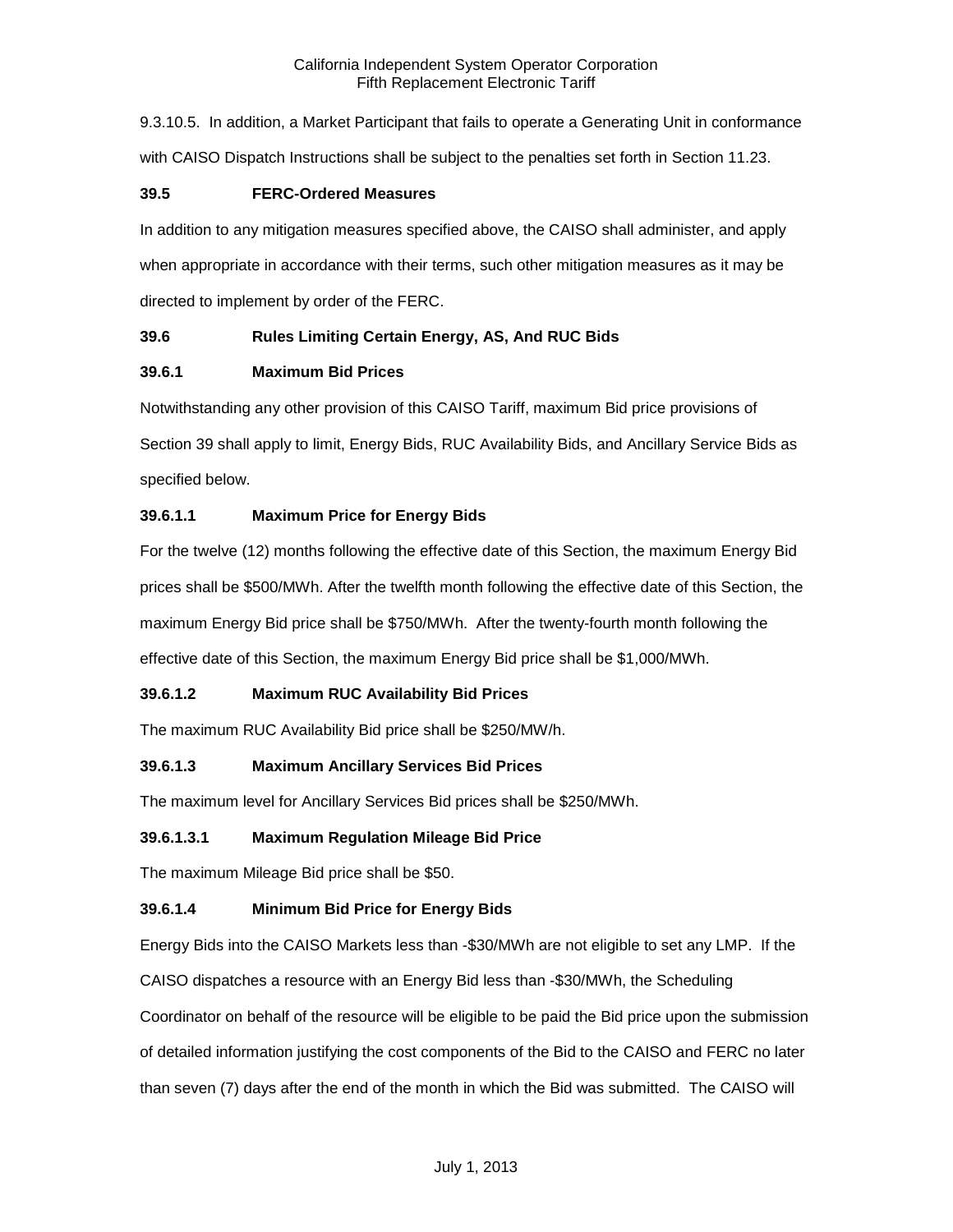treat such information as confidential and will apply the procedure in Section 20.4 with regard to requests for disclosure of such information. The CAISO shall pay Scheduling Coordinators for amounts in excess of -\$30/MWh minimum Bid price upon FERC acceptance of the information justifying the cost components. Virtual Bids may not be less than

-\$30/MWh.

# **39.6.1.5 Minimum Bid Price for Ancillary and RUC Bids**

Ancillary Service Bids and RUC Availability Bids submitted into CAISO markets must have Bid prices not less than \$0/MW/h.

#### **39.6.1.5.1 Minimum Regulation Mileage Bid Prices**

Regulation Mileage Bids submitted into CAISO markets must have Bid prices not less than \$0.

**39.6.1.6 Maximum Start-Up Cost and Minimum Load Cost Registered Cost Values** The maximum Start-Up Cost and Minimum Load Cost values registered in the Master File by Scheduling Coordinators for resources that elect the Registered Cost option in accordance with Section 30.4 will be limited to 200% of the Projected Proxy Cost. The Projected Proxy Cost will include a gas price component and, if eligible, a projected Greenhouse Gas Allowance Price component calculated as set forth in this Section 36.6.1.6.

# **39.6.1.6.1 Gas Price Component of Projected Proxy Cost**

For natural gas-fired resources, the CAISO will calculate a gas price to be used in establishing maximum Start-Up Costs and Minimum Load Costs after the twenty-first day of each month and post it on the CAISO Website by the end of each calendar month. The price will be applicable for Scheduling Coordinators electing the Registered Cost option until a new gas price is calculated and posted on the CAISO Website. The gas price will be calculated as follows:

- (1) Daily closing prices for monthly natural gas futures contracts at Henry Hub for the next calendar month are averaged over the first twenty-one (21) days of the month, resulting in a single average for the next calendar month.
- (2) Daily prices for futures contracts for basis swaps at identified California delivery points, are averaged over the first twenty-one (21) days of the month for the identified California delivery points as set forth in the Business Practice Manual.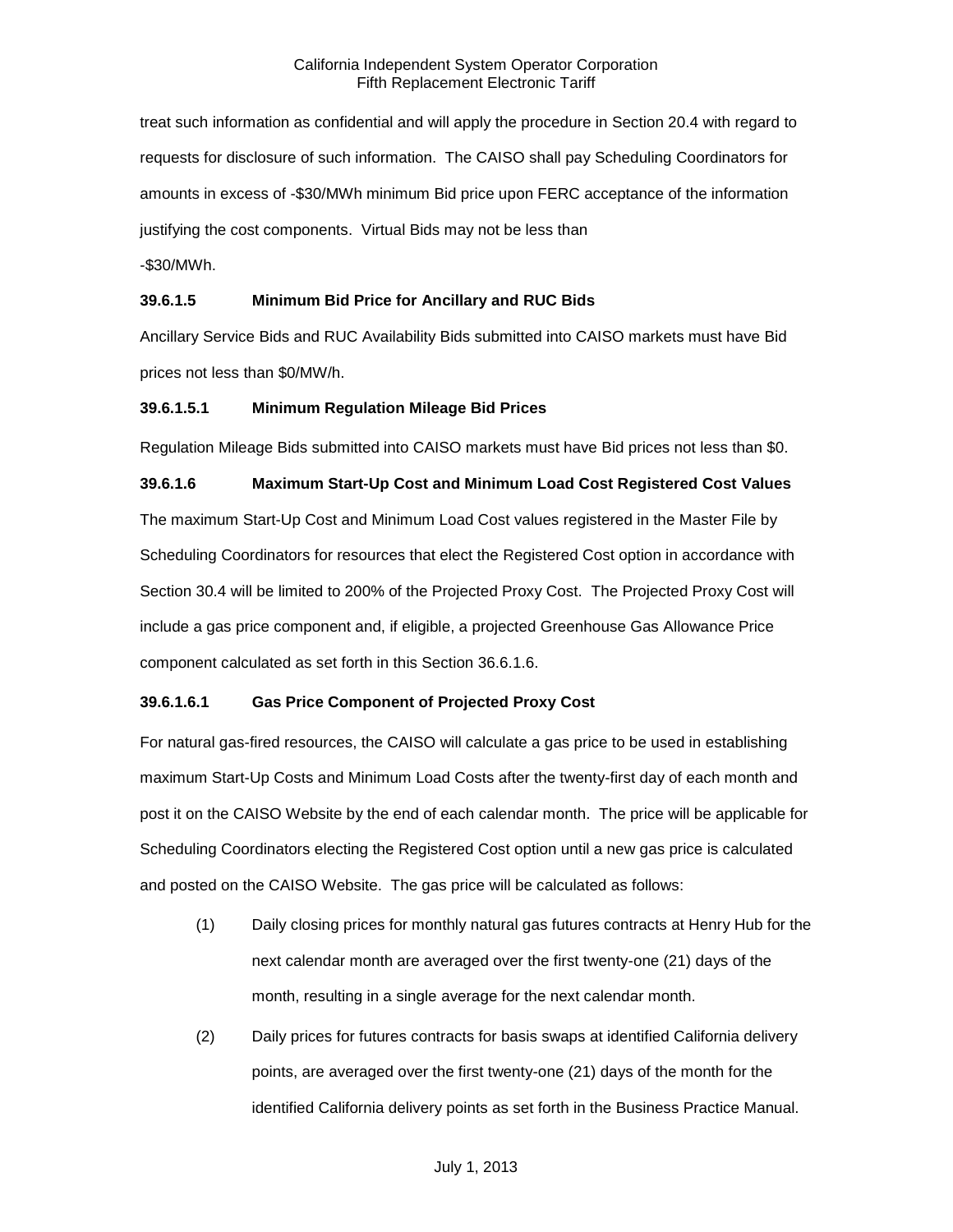- (3) For each of the California delivery point, the average Henry Hub and basis swap prices are combined and will be used as the baseline gas price applicable for calculating the caps for Start-Up and Minimum Load costs for resources electing the Registered Cost option. The most geographically appropriate will apply to a particular resource.
- (4) The applicable intra-state gas transportation charge as set forth in the Business Practice Manual will be added to the baseline gas price for each resource that elects the Registered Cost option to create a final gas price for calculating the caps for Start-Up and Minimum Load Costs for each such resource.

For non-natural gas-fired resources, the Projected Proxy Costs for Start-Up Costs and Minimum Load Costs will be calculated using the information contained in the Master File used for calculating the Proxy Cost, as set forth in the Business Practice Manual.

## **39.6.1.6.2 Projected Greenhouse Gas Allowance Price**

For resources that are registered with the California Air Resources Board as having a greenhouse gas compliance obligation, the CAISO will calculate a projected Greenhouse Gas Allowance Price component to be used in establishing maximum Start-Up Costs and Minimum Load Costs after the twenty-first day of each month and will post it on the CAISO Website by the end of that month. The projected Greenhouse Gas Allowance Price component will be applicable for Scheduling Coordinators electing the Registered Cost option until a new projected Greenhouse Gas Allowance Price component is calculated and posted on the CAISO Website. The projected Greenhouse Gas Allowance Price component will be calculated by averaging the applicable daily Greenhouse Gas Allowance Prices calculated over the first twenty (20) days of the month using the methodology set forth in Section 39.7.1.1.1.4.

#### <span id="page-6-0"></span>**39.7 Local Market Power Mitigation For Energy Bids**

Local Market Power Mitigation is based on the assessment and designation of Transmission Constraints as competitive or non-competitive pursuant to Section 39.7.2. The local market power mitigation processes are described in Section 31.2 for the DAM, Section 33.4 for the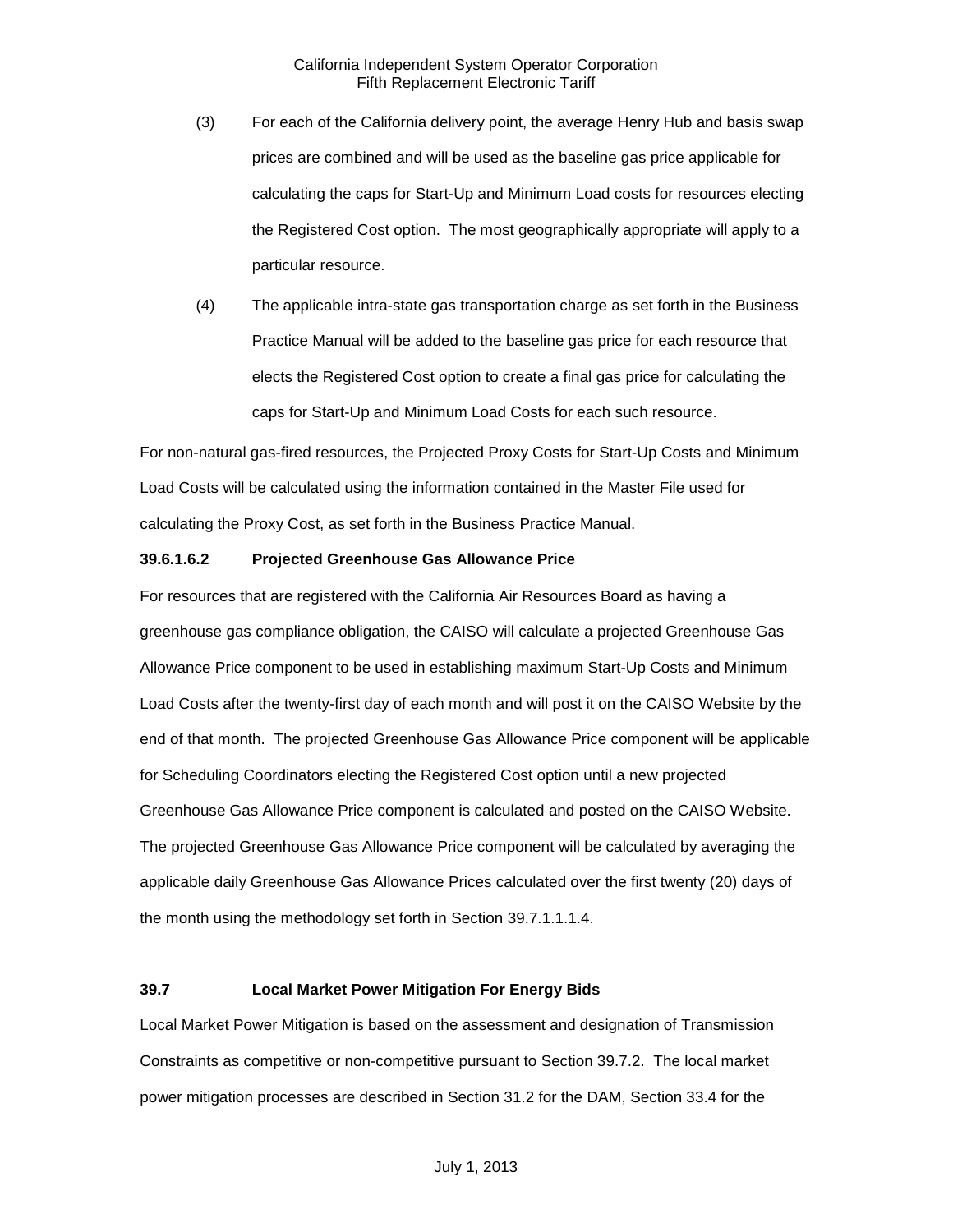HASP, and Section 34.2.3 for the RTM utilizing Default Energy Bids calculated pursuant to one of the options set forth in Section 39.7.1.

## <span id="page-7-0"></span>**39.7.1 Calculation Of Default Energy Bids**

Default Energy Bids shall be calculated by the CAISO, for the on-peak hours and off-peak hours for both the DAM and RTMs, pursuant to one of the methodologies described in this Section. The Scheduling Coordinator for each Generating Unit owner or Participating Load must rank order the following options of calculating the Default Energy Bid starting with its preferred method. The Scheduling Coordinator must provide the data necessary for determining the Variable Costs unless the Negotiated Rate Option precedes the Variable Cost Option in the rank order, in which case the Scheduling Coordinator must have a negotiated rate established with the Independent Entity charged with calculating the Default Energy Bid. If no rank order is specified for a Generating Unit or Participating Load, then the default rank order of (1) Variable Cost Option, (2) Negotiated Rate Option, (3) LMP Option will be applied. For the first ninety (90) days after changes to resource status and MSG Configurations as specified in Section 27.8.3, including the first ninety (90) days after the effective date of Section 27.8.3, the Default Energy Bid option for the resource is limited to the Negotiated Rate Option or the Variable Cost Option.

#### **39.7.1.1 Variable Cost Option**

For natural gas-fueled units, the Variable Cost Option will calculate the Default Energy Bid by adding incremental cost (comprised of incremental fuel cost plus a greenhouse gas cost adder if applicable) with variable operation and maintenance cost, adding ten percent (10%) to the sum, and adding a Bid Adder if applicable. For non-natural gas-fueled units, the Variable Cost Option will calculate the Default Energy Bid by summing incremental fuel cost plus ten percent (10%) of fuel cost plus a Bid Adder if applicable.

#### **39.7.1.1.1 Incremental Cost Calculations Under the Variable Cost Option**

#### **39.7.1.1.1.1 Natural Gas-Fired Resources**

(a) Calculation of incremental fuel cost - For natural gas-fueled units, incremental fuel cost is calculated based on an incremental heat rate curve multiplied by the natural gas price calculated as described below.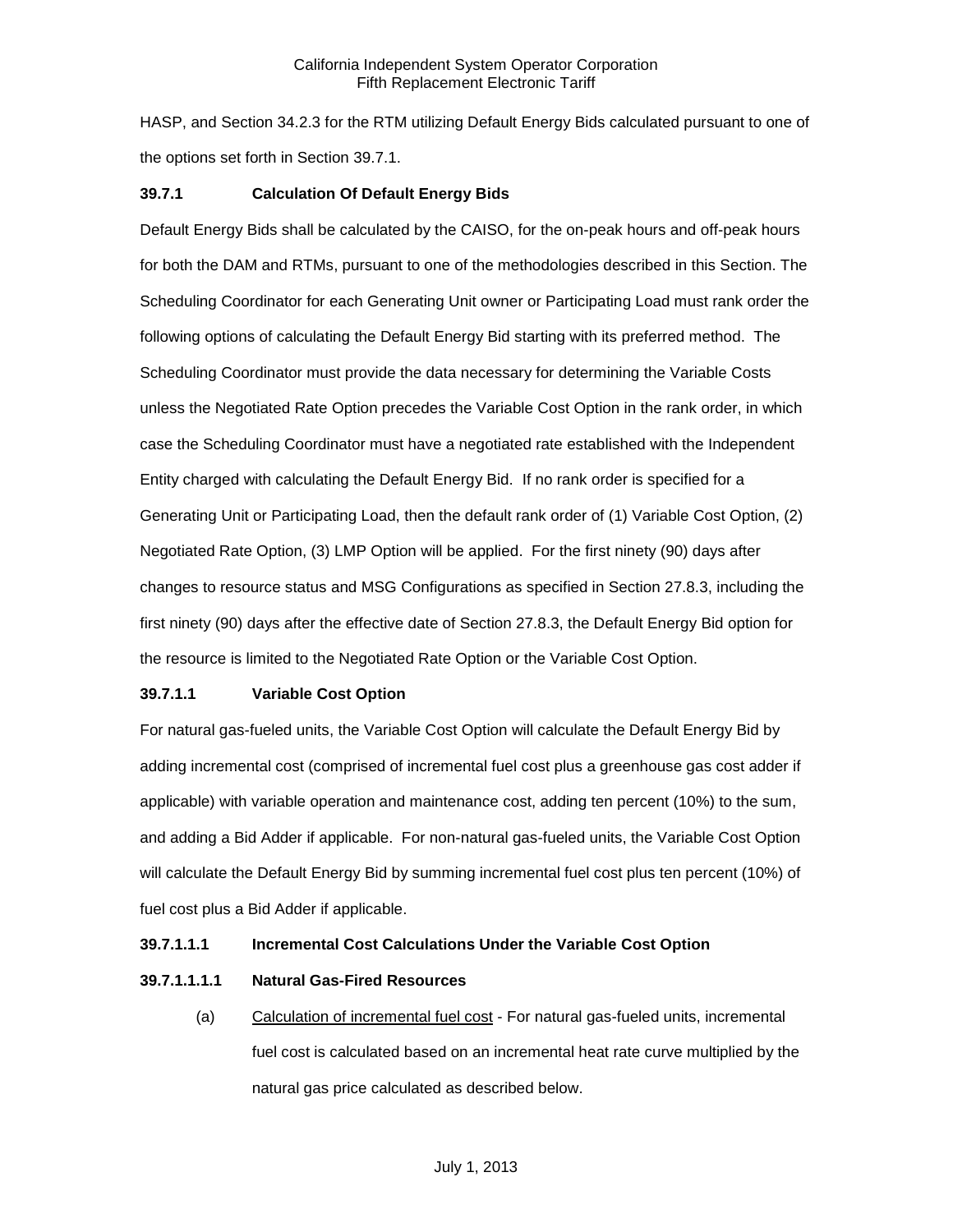Resource owners shall submit to the CAISO average heat rates (Btu/kWh) measured for at least two (2) and up to eleven (11) generating operating points (MW), where the first and last operating points refer to the minimum and maximum operating levels (i.e., PMin and PMax), respectively. The average heat rate curve formed by the (Btu/kWh, MW) pairs is a piece-wise linear curve between operating points, and two (2) average heat rate pairs yield one (1) incremental heat rate segment that spans two (2) consecutive operating points. The incremental heat rates (Btu/kWh) in the incremental heat rate curve are calculated by converting the average heat rates submitted by resource owners to the CAISO to requirements of heat input (Btu/h) for each of the operating points and dividing the changes in requirements of heat input from one (1) operating point to the next by the changes in MW between two (2) consecutive operating points as specified in the Business Practice Manual. For each segment representing operating levels below eighty (80) percent of the unit's PMax, the incremental heat rate is limited to the maximum of the average heat rates for the two (2) operating points used to calculate the incremental heat rate segment. The unit's final incremental fuel cost curve is calculated by multiplying this incremental heat rate curve by the applicable natural gas price, and then, if necessary, applying a left-to-right adjustment to ensure that the final incremental cost curve is monotonically non-decreasing. Heat rate and cost curves shall be stored, updated, and validated in the Master File.

(b) Calculation of greenhouse gas cost adder - For each natural gas-fired resource registered with the California Air Resources Board as having a greenhouse gas compliance obligation, the CAISO will calculate a greenhouse gas cost adder as the product of the resource's incremental heat rate, the greenhouse gas emissions rate authorized by the California Air Resources Board, and the applicable Greenhouse Gas Allowance Price.

### **39.7.1.1.1.2 Non-Natural Gas-Fired Resources**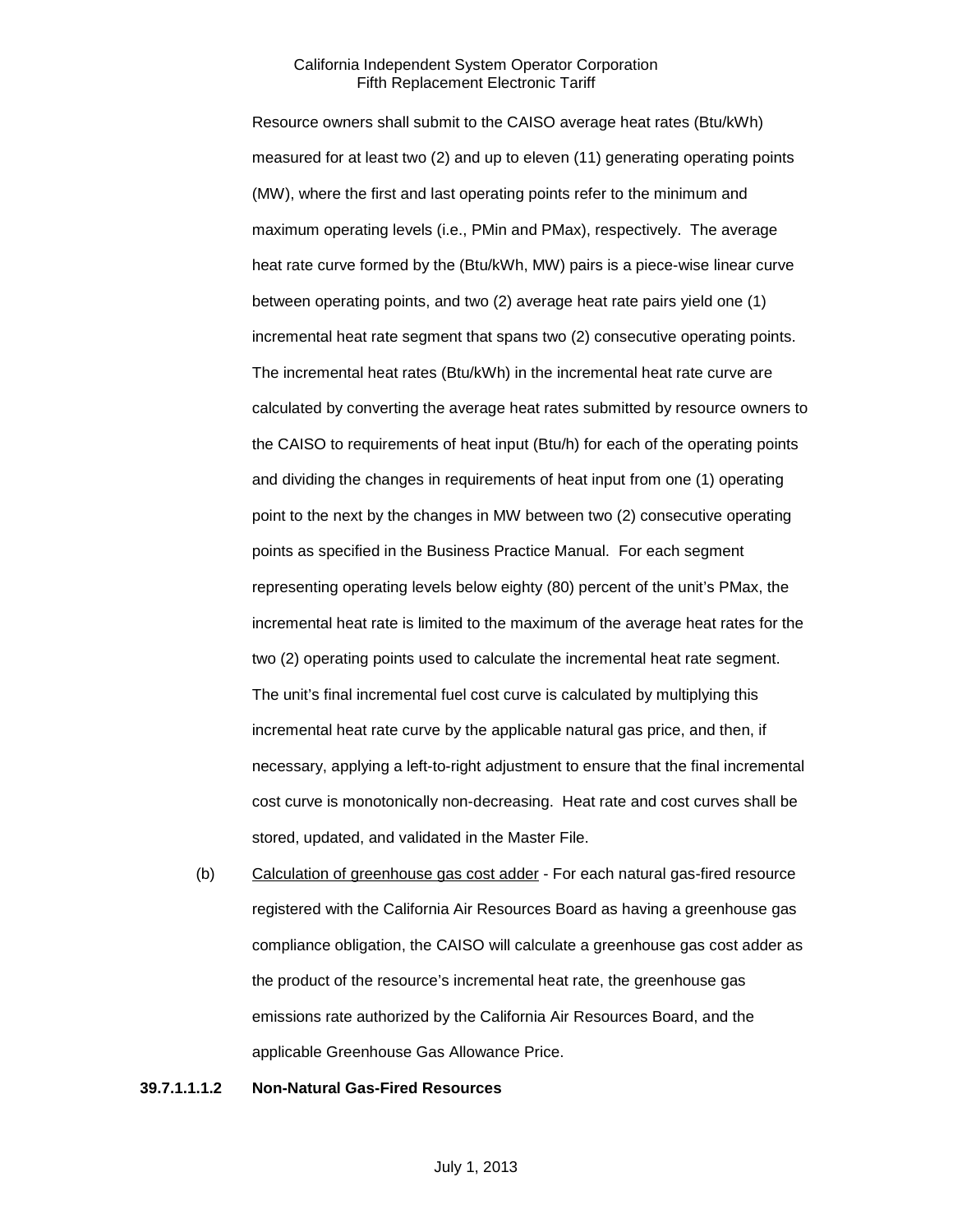For non-natural gas-fueled units, incremental fuel cost is calculated based on an average cost curve as described below.

Resource owners for non-natural gas-fueled units shall submit to the CAISO average fuel costs (\$/MW) measured for at least two (2) and up to eleven (11) generating operating points (MW), where the first and last operating points refer to the minimum and maximum operating levels (i.e., PMin and PMax), respectively. The average cost curve formed by the (\$/MWh, MW) pairs is a piece-wise linear curve between operating points, and two (2) average cost pairs yield one (1) incremental cost segment that spans two (2) consecutive operating points. For each segment representing operating levels below eighty (80) percent of the unit's PMax, the incremental cost rate is limited to the maximum of the average cost rates for the two (2) operating points used to calculate the incremental cost segment. The unit's final incremental fuel cost curve is then adjusted, if necessary, applying a left-to-right adjustment to ensure that the final incremental cost curve is monotonically non-decreasing. Cost curves will include greenhouse gas allowance costs for each non-natural gas-fired resource registered with the California Air Resources Board as having a greenhouse gas compliance obligation, as provided to the CAISO by the Scheduling Coordinator for the resource. Cost curves shall be stored, updated, and validated in the Master File.

## **39.7.1.1.1.3 Calculation of Natural Gas Price**

To calculate the natural gas price, the CAISO will use different gas price indices for the Day-Ahead Market and the Real-Time Market and each gas price index will be calculated using at least two prices from two or more of the following publications: Natural Gas Intelligence, SNL Energy/BTU's Daily Gas Wire, Platt's Gas Daily, and the Intercontinental Exchange. If a gas price index is unavailable for any reason, the CAISO will use the most recent available gas price index. For the Day-Ahead Market, the CAISO will update the gas price index between 19:00 and 22:00 Pacific Time using natural gas prices published on the day that is two (2) days prior to the applicable Trading Day, unless gas prices are not published on that day, in which case the CAISO will use the most recently published prices that are available. For the Real-Time Market, the CAISO will update gas price indices between the hours of 19:00 and 22:00 Pacific Time using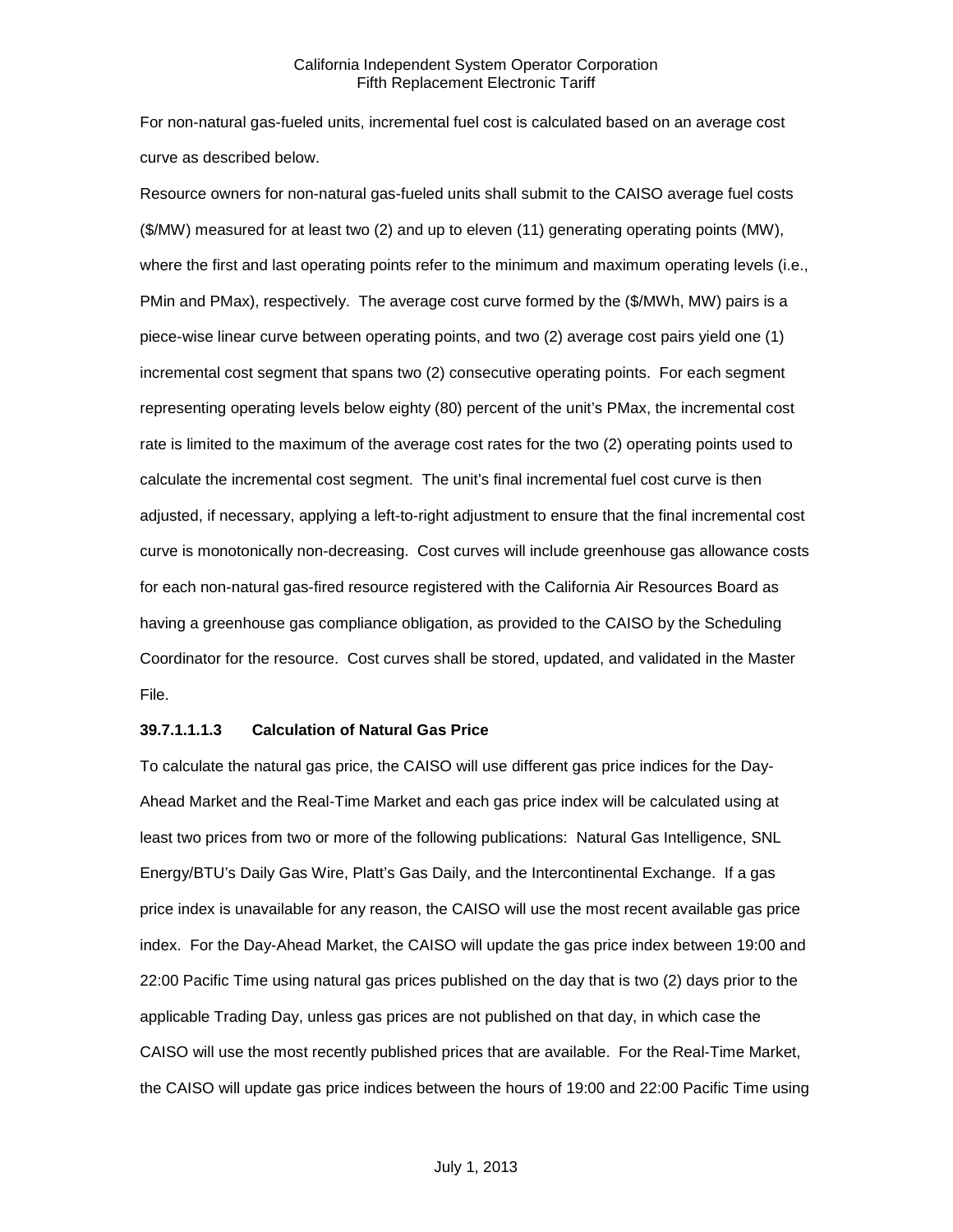natural gas prices published one (1) day prior to the applicable Trading Day, unless gas prices are not published on that day, in which case the CAISO will use the most recently published prices that are available.

#### **39.7.1.1.1.4 Calculation of Greenhouse Gas Allowance Price**

To calculate the Greenhouse Gas Allowance Price, the CAISO will use different greenhouse gas price indices for the Day-Ahead Market and the Real-Time Market and each greenhouse gas price index will be calculated on a daily basis using at least two prices from two or more of the following publications: the Intercontinental Exchange, Platt's Daily, and ARGUS. If a greenhouse gas price index is unavailable for any reason, the CAISO will use the most recent available greenhouse gas price index. For the Day-Ahead Market, the CAISO will update the greenhouse gas price index between 19:00 and 22:00 Pacific Time using prices for greenhouse gas allowances published on the day that is two (2) days prior to the applicable Trading Day, unless prices for greenhouse gas allowances are not published on that day, in which case the CAISO will use the most recently published prices for greenhouse gas allowances that are available. For the Real-Time Market, the CAISO will update greenhouse gas price indices between the hours of 19:00 and 22:00 Pacific Time using prices for greenhouse gas allowances published one (1) day prior to the applicable Trading Day, unless prices for greenhouse gas allowances are not published on that day, in which case the CAISO will use the most recently published prices for greenhouse gas allowances that are available. The CAISO will calculate each Greenhouse Gas Allowance Price during a year using prices for greenhouse gas allowances from that same year.

**39.7.1.1.2 Variable Operation and Maintenance Cost Under the Variable Cost Option**

The default value for the variable operation and maintenance cost portion will vary by fuel source or technology as follows: (1) solar \$0.00/MWh; (2) nuclear \$1.00/MWh; (3) coal \$2.00/MWh; (4) wind \$2.00/MWh; (5) hydro \$2.50/MWh; (6) natural gas-fired combined cycle and steam units \$2.80/MWh; (7) geothermal \$3.00 WMh; (8) landfill gas \$4.00/MWh; (9) combustion turbines and reciprocating engines \$4.80/MWh; and (10) biomass \$5.00/MWh. Resource specific values may be negotiated with the CAISO or the Independent Entity charged with calculating the Default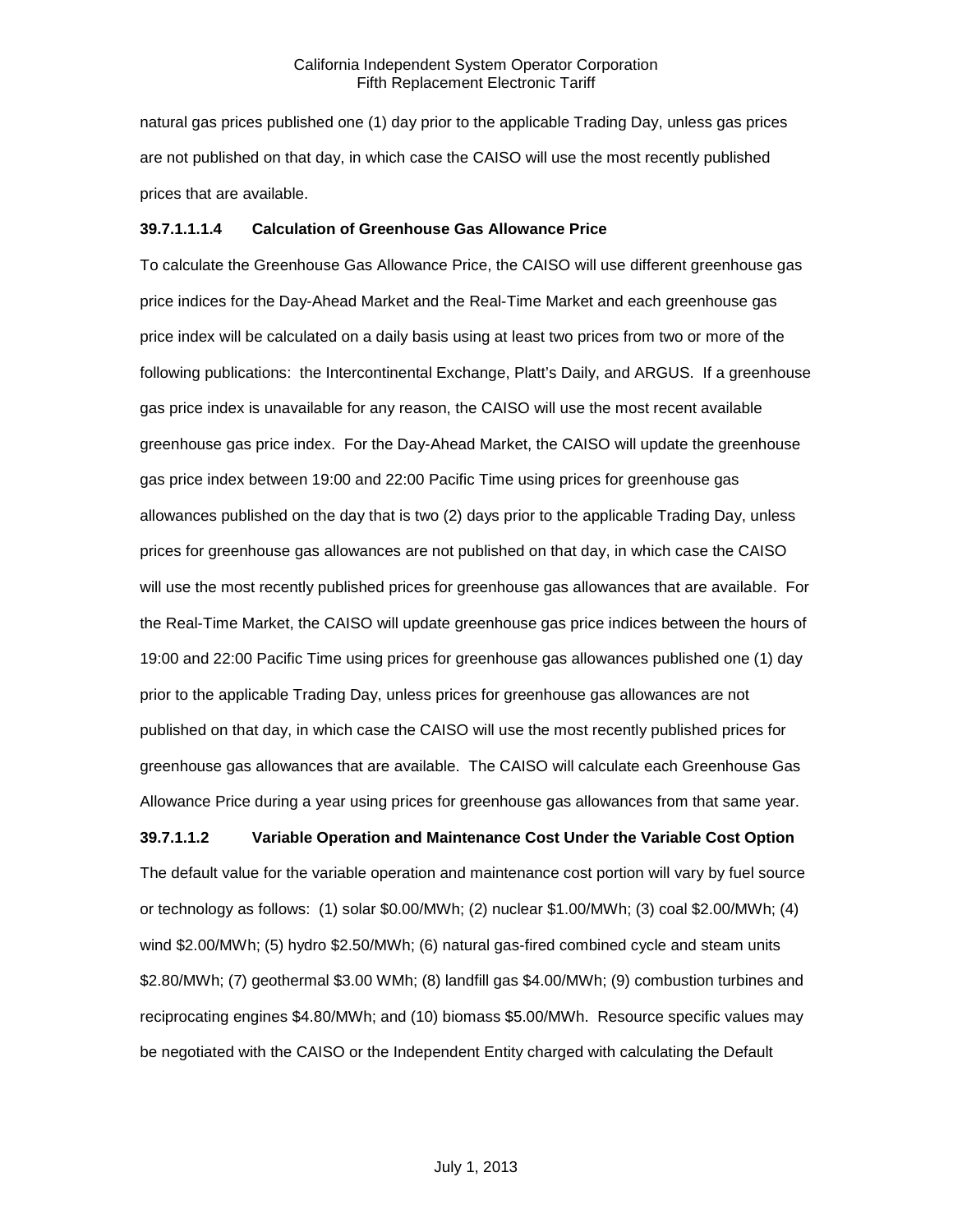Energy Bid. Default operation and maintenance values as well as any negotiated values will also be used to calculate Minimum Load Costs pursuant to Section 30.4.

## **39.7.1.2 LMP Option**

The CAISO will calculate the LMP Option for the Default Energy Bid as a weighted average of the lowest quartile of LMPs at the Generating Unit PNode in periods when the unit was Dispatched during the preceding ninety (90) day period for which LMPs that have passed the price validation and correction process set forth in Section 35 are available. The weighted average will be calculated based on the quantities Dispatched within each segment of the Default Energy Bid curve. Each Bid segment created under the LMP Option for Default Energy Bids will be subject to a feasibility test, as set forth in a Business Practice Manual, to determine whether there are a sufficient number of data points to allow for the calculation of an LMP based Default Energy Bid. The feasibility test is designed to avoid excessive volatility of the Default Energy Bid under the LMP Option that could result when calculated based on a relatively small number of prices.

# **39.7.1.3 Negotiated Rate Option**

#### **39.7.1.3.1 Submission Process**

Scheduling Coordinators that elect the Negotiated Rate Option for the Default Energy Bid shall submit a proposed Default Energy Bid along with supporting information and documentation as described in a BPM. Within ten (10) Business Days of receipt, the CAISO or an Independent Entity selected by the CAISO will provide a written response. If the CAISO or Independent Entity accepts the proposed Default Energy Bid, it will become effective within three (3) Business Days from the date of acceptance by the CAISO and remain in effect until: (1) the Default Energy Bid is modified by FERC; (2) the Default Energy Bid is modified by mutual agreement of the CAISO and the Scheduling Coordinator; or (3) the Default Energy Bid expires, is terminated or is modified pursuant to any agreed upon term or condition or pertinent FERC order.

If the CAISO or Independent Entity selected by the CAISO does not accept the proposed Default Energy Bid, the CAISO or Independent Entity selected by the CAISO and the Scheduling Coordinator shall enter a period of good faith negotiations that terminates sixty (60) days following the date of submission of a proposed Default Energy Bid by a Scheduling Coordinator.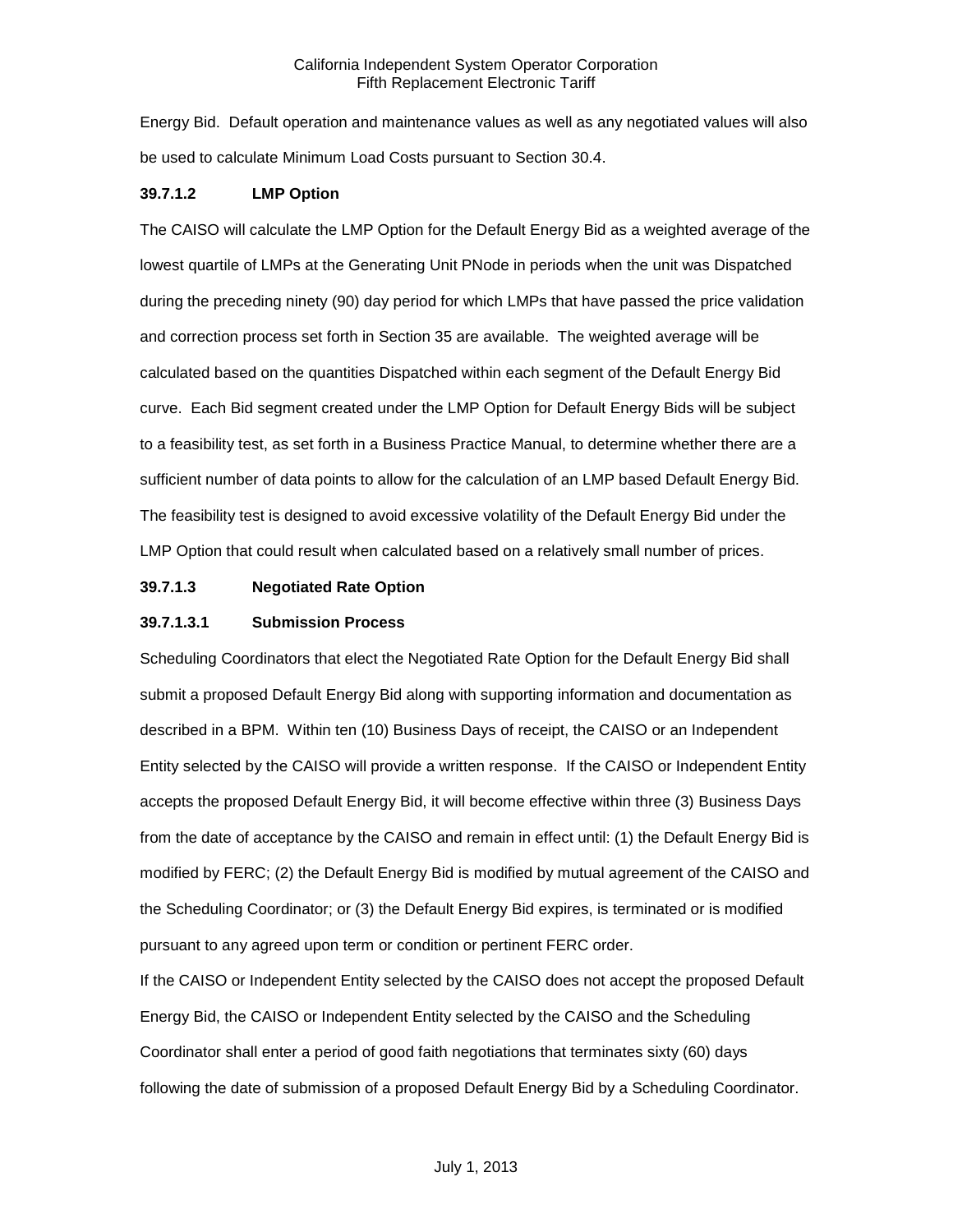If at any time during this period, the CAISO or Independent Entity selected by the CAISO and the Scheduling Coordinator agree upon the Default Energy Bid, it will be become effective within three (3) Business Days of the date of agreement and remain in effect until: (1) the Default Energy Bid is modified by FERC; (2) the Default Energy Bid is modified by mutual agreement of the CAISO and the Scheduling Coordinator; or (3) the Default Energy Bid expires, is terminated or is modified pursuant to any agreed upon term or condition or pertinent FERC order. If by the end of the sixty (60)-day period the CAISO or Independent Entity selected by the CAISO and the Scheduling Coordinator fail to agree on the Default Energy Bid to be used under the Negotiated Rate Option, the Scheduling Coordinator has the right to file a proposed Default Energy Bid with FERC pursuant to Section 205 of the Federal Power Act.

During the sixty (60)-day period following the submission of a proposed negotiated Default Energy Bid by a Scheduling Coordinator, and pending FERC's acceptance in cases where the CAISO or Independent Entity selected by the CAISO fail to agree on the Default Energy Bid for use under the Negotiated Rate Option and the Scheduling Coordinator filed a proposed Default Energy Bid with FERC pursuant to Section 205 of the Federal Power Act, the Scheduling Coordinator has the option of electing to use any of the other options available pursuant to Section 39.7. If the Scheduling Coordinator does not elect to use any of the other options available pursuant to Section 39.7, or if sufficient data do not exist to calculate a Default Energy Bid using any of these options, the CAISO may establish a temporary Default Energy Bid as specified in Section 39.7.1.5.

#### **39.7.1.3.2 Informational Filings With FERC**

The CAISO shall make an informational filing with FERC of any Default Energy Bids negotiated pursuant to this section, any temporary Default Energy Bids established pursuant to Section 39.7.1.5, or any custom operations and maintenance adders negotiated pursuant to Section 39.7.1.1.2, no later than seven (7) days after the end of the month in which the Default Energy or operations and maintenance values were established.

# **39.7.1.4 Frequently Mitigated Unit Option**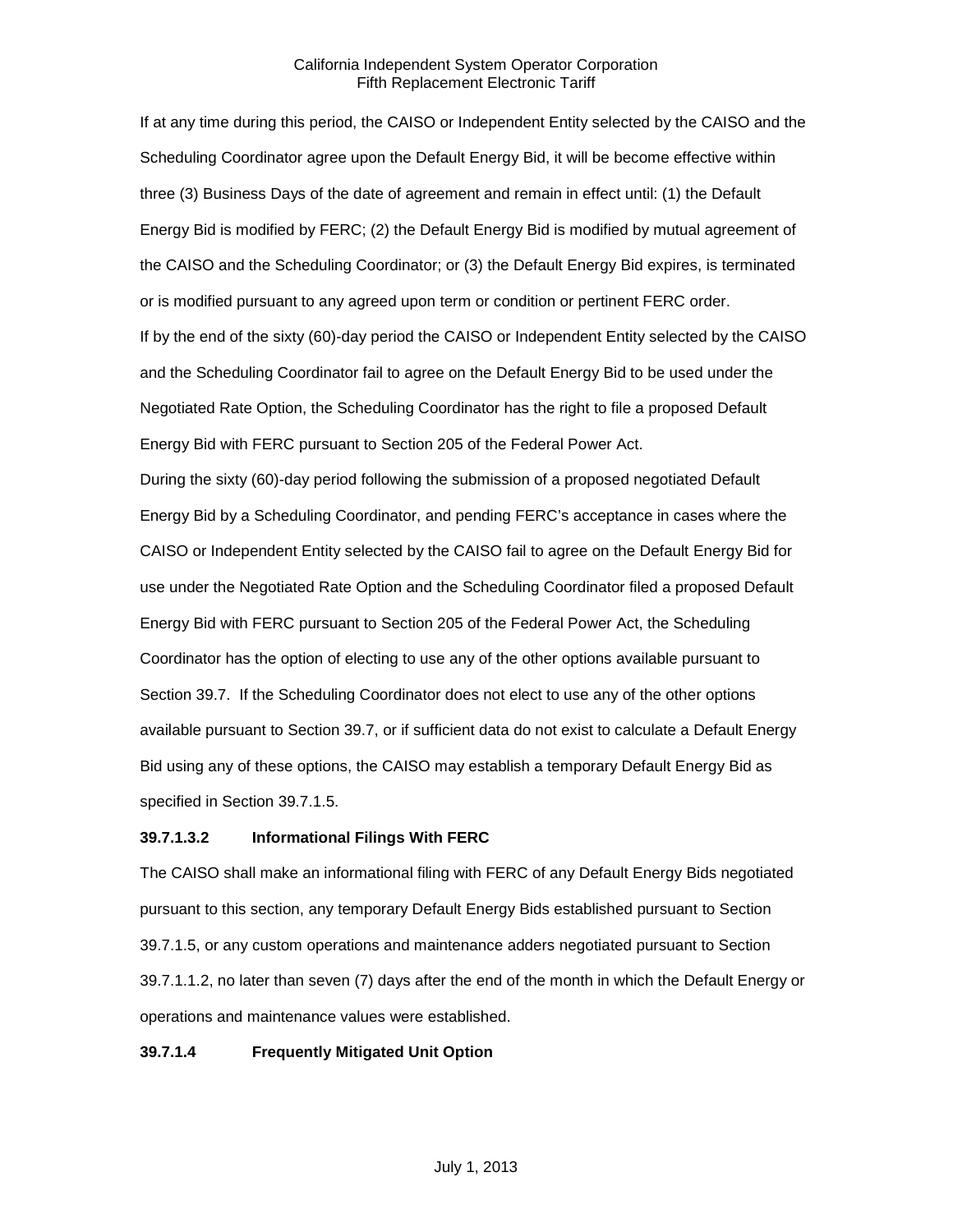A Frequently Mitigated Unit that is eligible for a Bid Adder may select a fourth Default Energy Bid option, which is equal to the Variable Cost Option plus the Bid Adder as described in Section 39.7.

#### **39.7.1.5 Temporary Default Energy Bid**

If the Scheduling Coordinator does not elect to use any of the other options available pursuant to Section 39.7.1, or if sufficient data do not exist to calculate a Default Energy Bid using any of the available options, the CAISO will first seek to obtain from the Scheduling Coordinator any additional data required for calculating the Default Energy Bid options available pursuant to 39.7.1. If the provision of additional data by a Scheduling Coordinator results in additional or modified Default Energy Bid options pursuant to 39.7.1, the Scheduling Coordinator will have another opportunity to elect one of these options as its temporary Default Energy Bid. If the Scheduling Coordinator does not elect to use any of the options available pursuant to Section 39.7.1, or if sufficient data still do not exist to calculate a Default Energy Bid using any of the available options, the CAISO may establish a temporary Default Energy Bid based on one or more of the following: (1) operating cost data, opportunity cost, and other appropriate input from the Market Participant; (2) the CAISO's estimated operating costs of the Electric Facility, taking the best information available to the CAISO; (3) an appropriate average of competitive Bids of one or more similar Electric Facilities; or (4) any of the other options for determining a Default Energy Bid for which data are available.

## **39.7.1.6 Default Energy Bids for RMR Units**

The available capacity in excess of the Maximum Net Dependable Capacity (MNDC) specified in the RMR Contract up to the maximum generation capacity (PMax) is subject to Local Market Power Mitigation. The Scheduling Coordinator for the RMR Unit must rank order its preferences between the Variable Cost Option, the LMP Option, and the Negotiated Rate Option, which shall be the default rank order if no rank order is specified by the Scheduling Coordinator. These preferences will be used to determine the Default Energy Bids for the capacity between the MNDC and PMax. RMR Proxy Bids for RMR Units based on contractually specified costs are used in lieu of Default Energy Bids for the contractual RMR Unit capacity between the minimum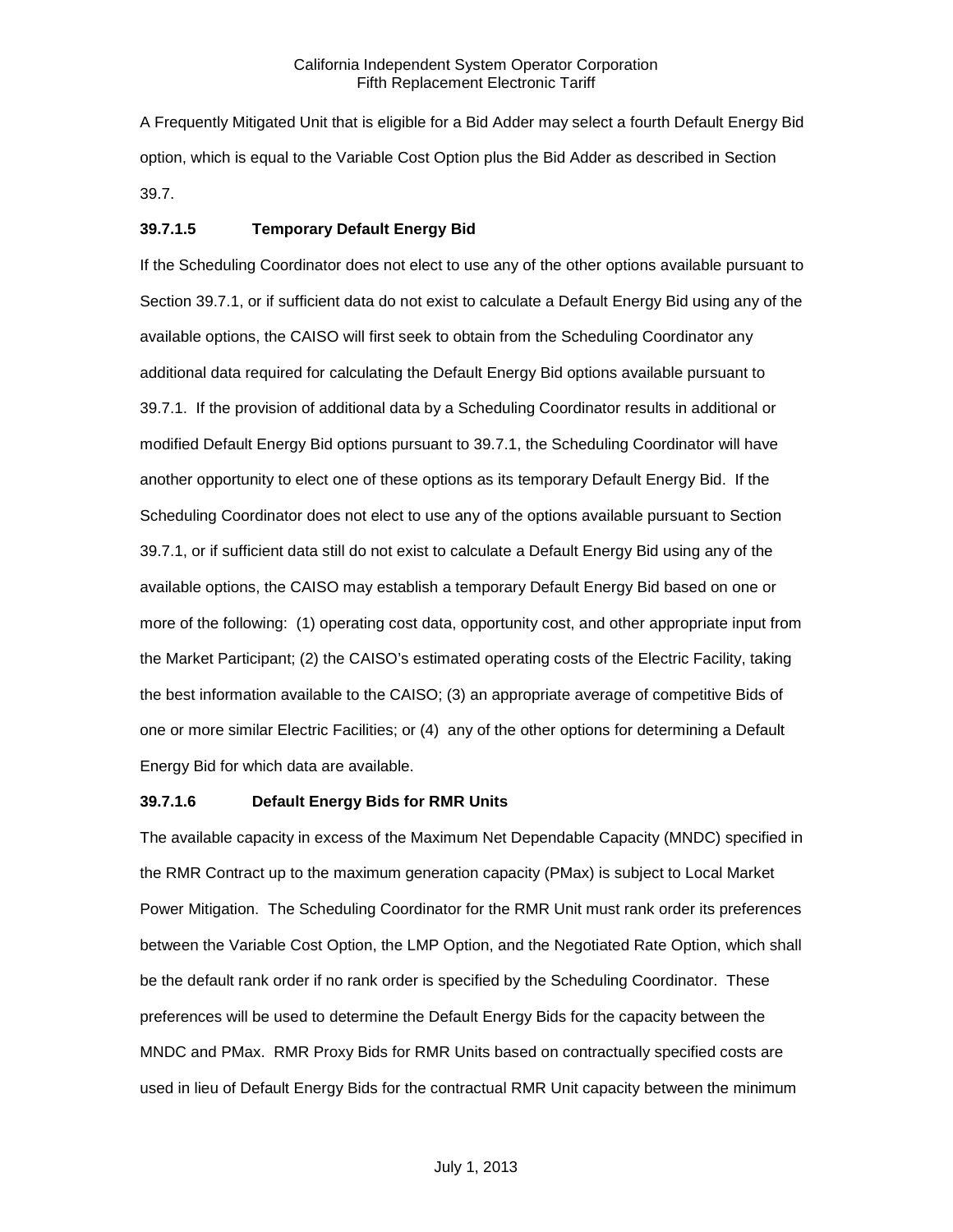generating capacity (PMin) and the MNDC. The CAISO or Independent Entity will concatenate these two calculation methodologies (for calculating RMR Proxy Bids and Default Energy Bids for RMR Units) and will adjust them for monotonicity without lowering any price on either curve to create a single Energy Bid Curve to be used in the MPM processes as described in Sections 31 and 33 for the DAM and RTM, respectively. RMR Units are not eligible to receive a Bid Adder pursuant to Section 39.8 for contractual RMR Unit capacity between PMin and MNDC.

# <span id="page-14-0"></span>**39.7.2 Competitive Path Designation**

# **39.7.2.1 Timing of Assessments**

For the DAM, HASP, and RTM, the CAISO will make assessments and designations of whether Transmission Constraints are competitive or non-competitive as part of the MPM runs associated with the DAM, HASP, and RTM, respectively. Only binding Transmission Constraints determined by the MPM process will be assessed in the applicable market.

# **39.7.2.2 Criteria**

Subject to Section 39.7.3, for the DAM, HASP, and RTM, a Transmission Constraint will be noncompetitive only if the Transmission Constraint fails the dynamic competitive path assessment pursuant to this Section 39.7.2.2.

- (a) Transmission Constraints for the DAM As part of the MPM process associated with the DAM, the CAISO will designate a Transmission Constraint for the DAM as non-competitive when the fringe supply of counter-flow to the Transmission Constraint from all portfolios of suppliers that are not identified as potentially pivotal is less than the demand for counter-flow to the Transmission Constraint. For purposes of determining whether to designate a Transmission Constraint as non-competitive pursuant to this Section 39.7.2.2(a):
	- (i) Counter-flow to the Transmission Constraint means the delivery of Power from a resource to the system load distributed reference bus. If counter-flow to the Transmission Constraint is in the direction opposite to the market flow of Power to the Transmission Constraint, the counterflow to the Transmission Constraint is calculated as the shift factor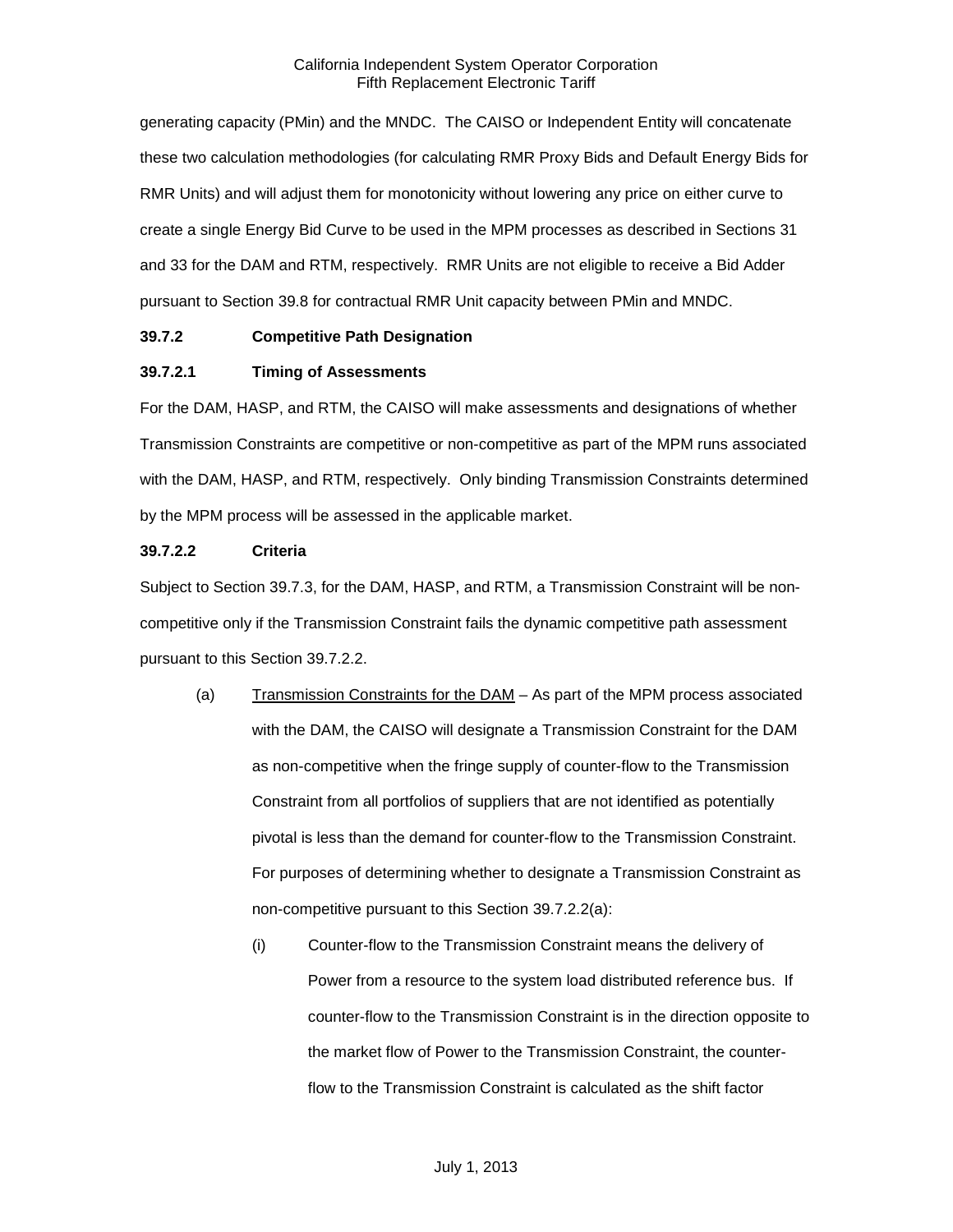multiplied by the resource's scheduled Power. Otherwise, counter-flow to the Transmission Constraint is zero.

- (ii) Fringe supply of counter-flow to the Transmission Constraint means all available capacity from internal resources not controlled by the identified potentially pivotal suppliers and all internal Virtual Supply Awards not controlled by the identified potentially pivotal suppliers that provide counter-flow to the Transmission Constraint. Available capacity reflects the highest capacity of a resource's Energy Bid adjusted for Self-Provided Ancillary Services and derates.
- (iii) Demand for counter-flow to the Transmission Constraint means all internal dispatched Supply and Virtual Supply Awards that provide counter-flow to the Transmission Constraint.
- (iv) Potentially pivotal suppliers mean the three (3) portfolios of net sellers that control the largest quantity of counter-flow supply to the Transmission Constraint.
- (v) Portfolio means the effective available internal generation capacity under the control of the Scheduling Coordinator and/or Affiliate determined pursuant to Section 4.5.1.1.12 and all effective internal Virtual Supply Awards of the Scheduling Coordinator and/or Affiliate. Effectiveness in supplying counter-flow is determined by scaling generation capacity and/or Virtual Supply Awards by the shift factor from that location to the Transmission Constraint being tested.
- (vi) A portfolio of a net seller means any portfolio that is not a portfolio of a net buyer. A portfolio of a net buyer means a portfolio for which the average daily net value of Measured Demand minus Supply over a twelve (12) month period is positive. The average daily net value is determined for each portfolio by subtracting, for each Trading Day, Supply from Measured Demand and then averaging the daily value for all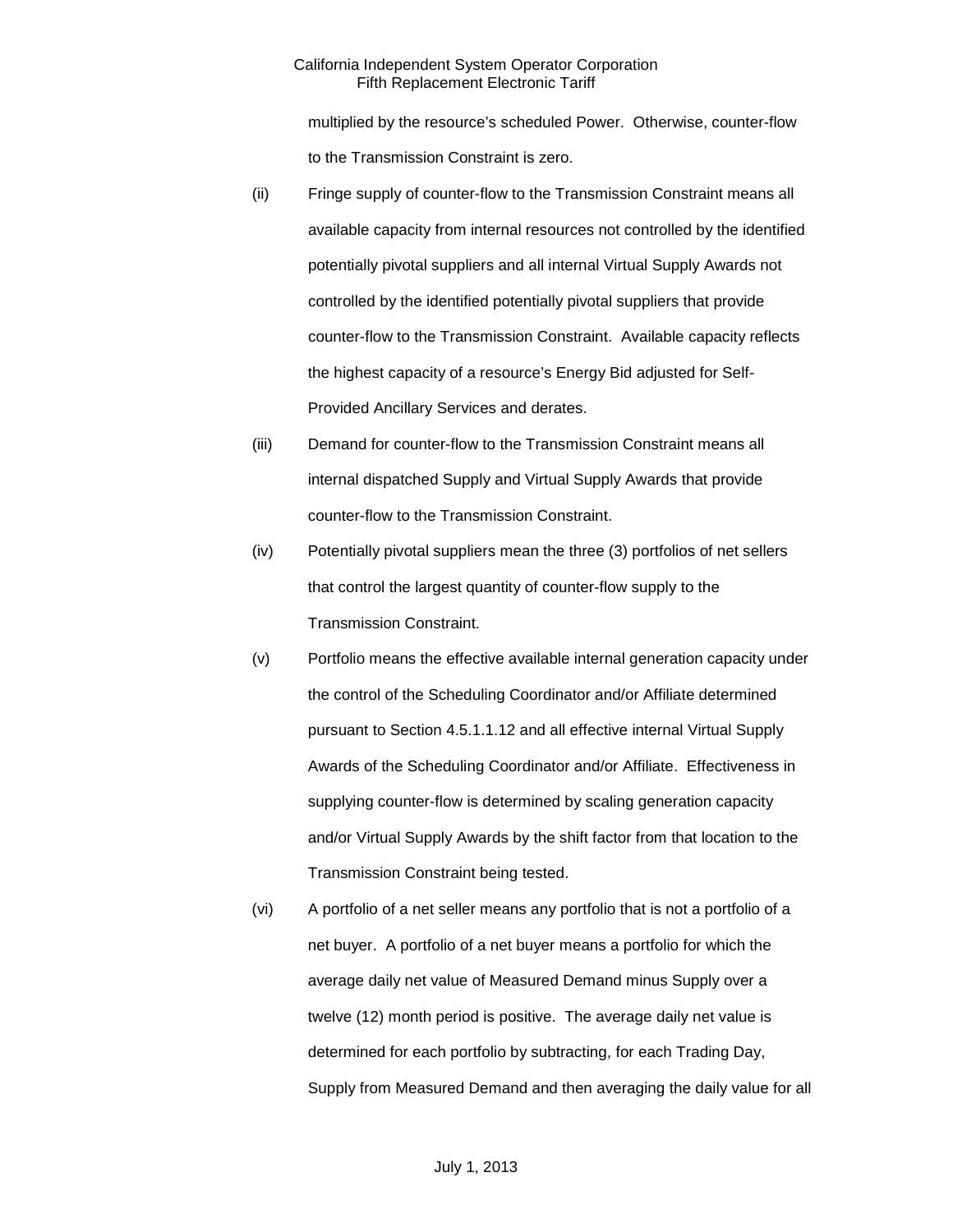Trading Days over the twelve (12) month period. The CAISO will calculate whether portfolios are portfolios of net buyers in the third month of each calendar quarter and the calculations will go into effect at the start of the next calendar quarter. The twelve (12) month period used in this calculation will be the most recent twelve (12) month period for which data is available. The specific mathematical formula used to perform this calculation will be set forth in a Business Practice Manual. Market Participants without physical resources will be deemed to be net sellers for purposes of this Section 39.7.2.2(a)(vi).

- (vii) In determining which Scheduling Coordinators and/or Affiliates control the resources in the three (3) identified portfolios, the CAISO will include resources and Virtual Supply Awards directly associated with all Scheduling Coordinator ID Codes associated with the Scheduling Coordinators and/or Affiliates, as well as all resources that the Scheduling Coordinators and/or Affiliates control pursuant to Resource Control Agreements registered with the CAISO as set forth Section 4.5.1.1.13. Resources identified pursuant to Resource Control Agreements will only be assigned to the portfolio of the Scheduling Coordinator that has control of the resource or whose Affiliate has control of the resource pursuant to the Resource Control Agreements.
- (b) Transmission Constraints for the HASP and RTM As part of the MPM processes associated with the HASP and RTM, the CAISO will designate a Transmission Constraint for the HASP or RTM as non-competitive when the sum of the supply of counter-flow from all portfolios of potentially pivotal suppliers to the Transmission Constraint and the fringe supply of counter-flow to the Transmission Constraint from all portfolios of suppliers that are not identified as potentially pivotal is less than the demand for counter-flow to the Transmission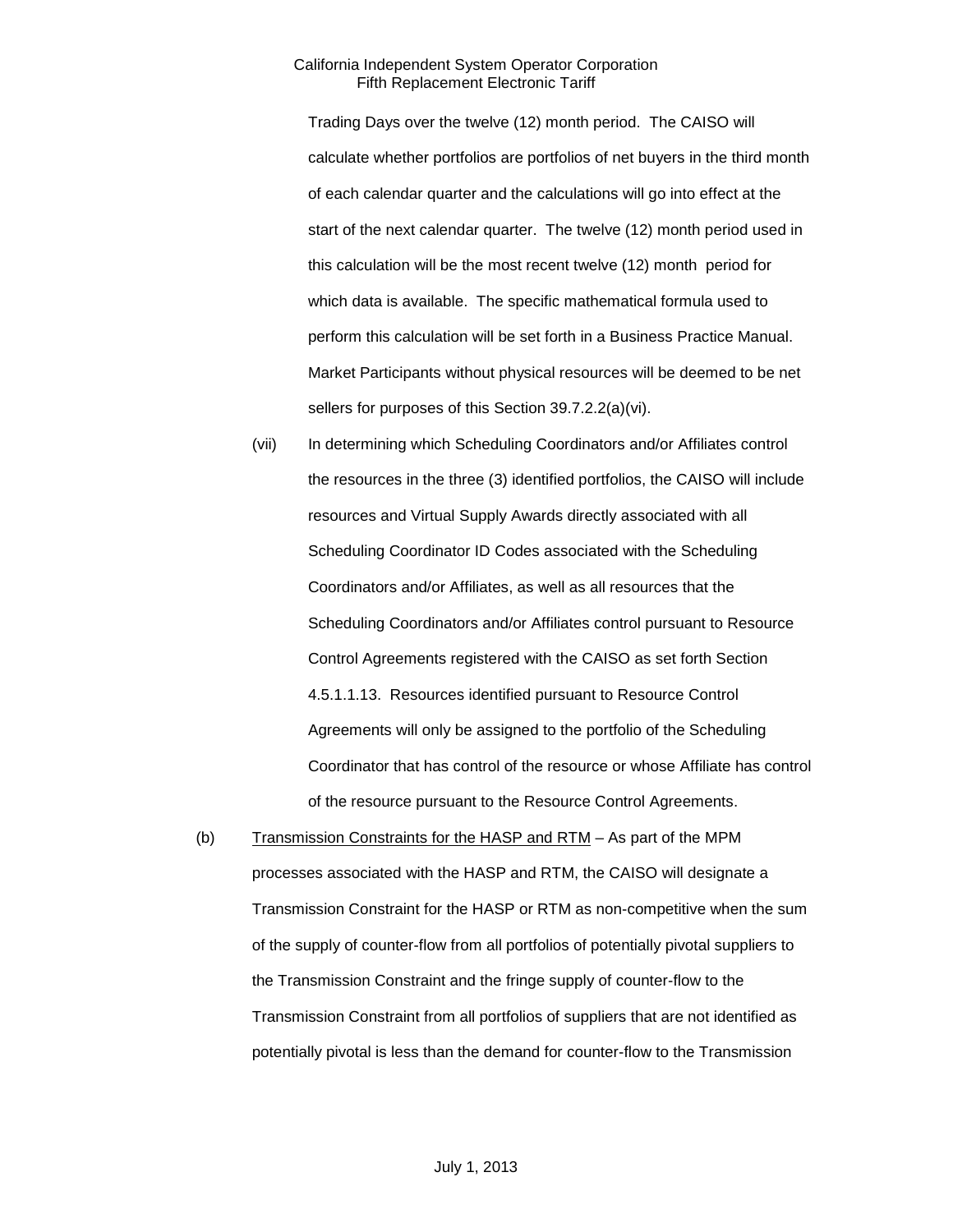Constraint. For purposes of determining whether to designate a Transmission Constraint as non-competitive pursuant to this Section 39.7.2.2(b):

- (i) Counter-flow to the Transmission Constraint has the meaning set forth in Section 39.7.2.2(a)(i).
- (ii) Supply of counter-flow from all portfolios of potentially pivotal suppliers to the Transmission Constraint means the minimum available capacity from internal resources controlled by the identified potentially pivotal suppliers that provide counter-flow to the Transmission Constraint. The minimum available capacity for the current market interval will reflect the greatest amount of capacity that can be physically withheld. The minimum available capacity is the lowest output level the resource could achieve in the current market interval given its dispatch in the last market interval and limiting factors including Minimum Load, Ramp Rate, Self-Provided Ancillary Services, Ancillary Service Awards (in the Real-Time Market only), and derates.
- (iii) Potentially pivotal suppliers mean the three (3) portfolios of net sellers that control the largest quantity of counter-flow supply to the Transmission Constraint that can be withheld. Counter-flow supply to the Transmission Constraint that can be withheld reflects the difference between the highest capacity and the lowest capacity of a resource's Energy Bid (not taking into account the Ramp Rate of the resource), measured from the Dispatch Operating Point for the resource in the immediately preceding fifteen (15) minute interval of the HASP (taking into account the Ramp Rate of the resource), adjusted for Self-Provided Ancillary Services and derates in determining whether to designate a Transmission Constraint as non-competitive for the HASP, or adjusted for Ancillary Service Awards and derates in determining whether to designate a Transmission Constraint as non-competitive for the RTM. In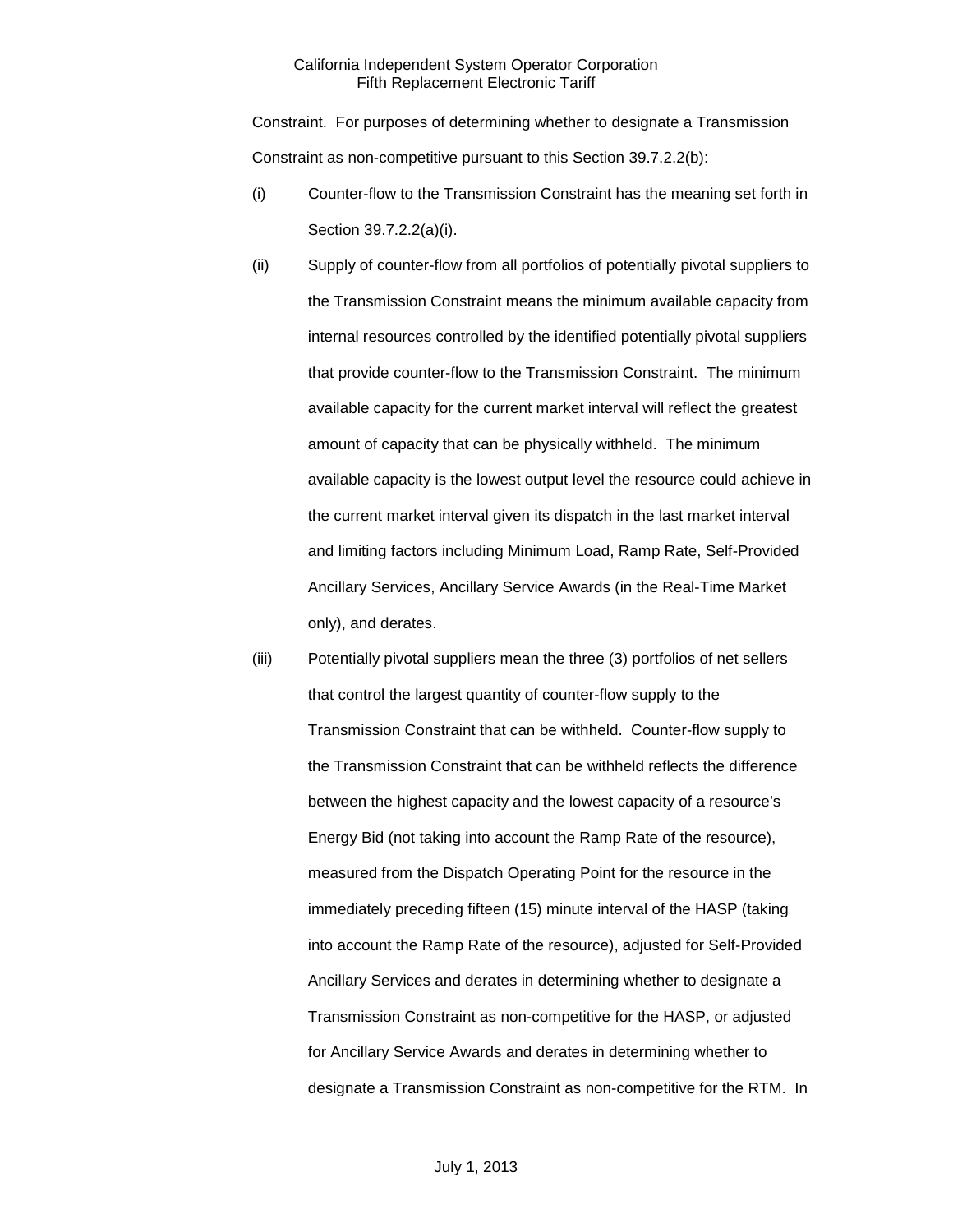determining whether to designate a Transmission Constraint as noncompetitive for the HASP, counter-flow supply to the Transmission Constraint that can be withheld also reflects the PMin of each Short Start Unit with a Start-Up Time of sixty (60) minutes or less that was off-line in the immediately preceding fifteen (15) minute interval of the HASP. In determining whether to designate a Transmission Constraint as noncompetitive for the RTM, counter-flow supply to the Transmission Constraint that can be withheld also reflects the PMin of each Short Start Unit with a Start-Up Time of fifteen (15) minutes or less that was off-line in the immediately preceding fifteen (15) minute interval.

- (iv) Portfolio means the effective available internal generation capacity under the control of the Scheduling Coordinator and/or Affiliate determined pursuant to Sections 4.5.1.1.12 and 39.7.2.2(a)(vii). Effectiveness in supplying counter-flow is determined by scaling generation capacity by the shift factor from that location to the Transmission Constraint being tested.
- (v) A portfolio of a net seller has the meaning set forth in Section 39.7.2.2(a)(vi).
- (vi) Fringe supply of counter-flow to the Transmission Constraint means all available capacity from internal resources not controlled by the identified potentially pivotal suppliers that provide counter-flow to the Transmission Constraint. Available capacity reflects the highest capacity of a resource's Energy Bid (not taking into account the Ramp Rate of the resource), measured from the Dispatch Operating Point for the resource in the immediately preceding fifteen (15) minute interval of the HASP (taking into account the Ramp Rate of the resource), adjusted for Self-Provided Ancillary Services and derates in determining whether to designate a Transmission Constraint as non-competitive for the HASP,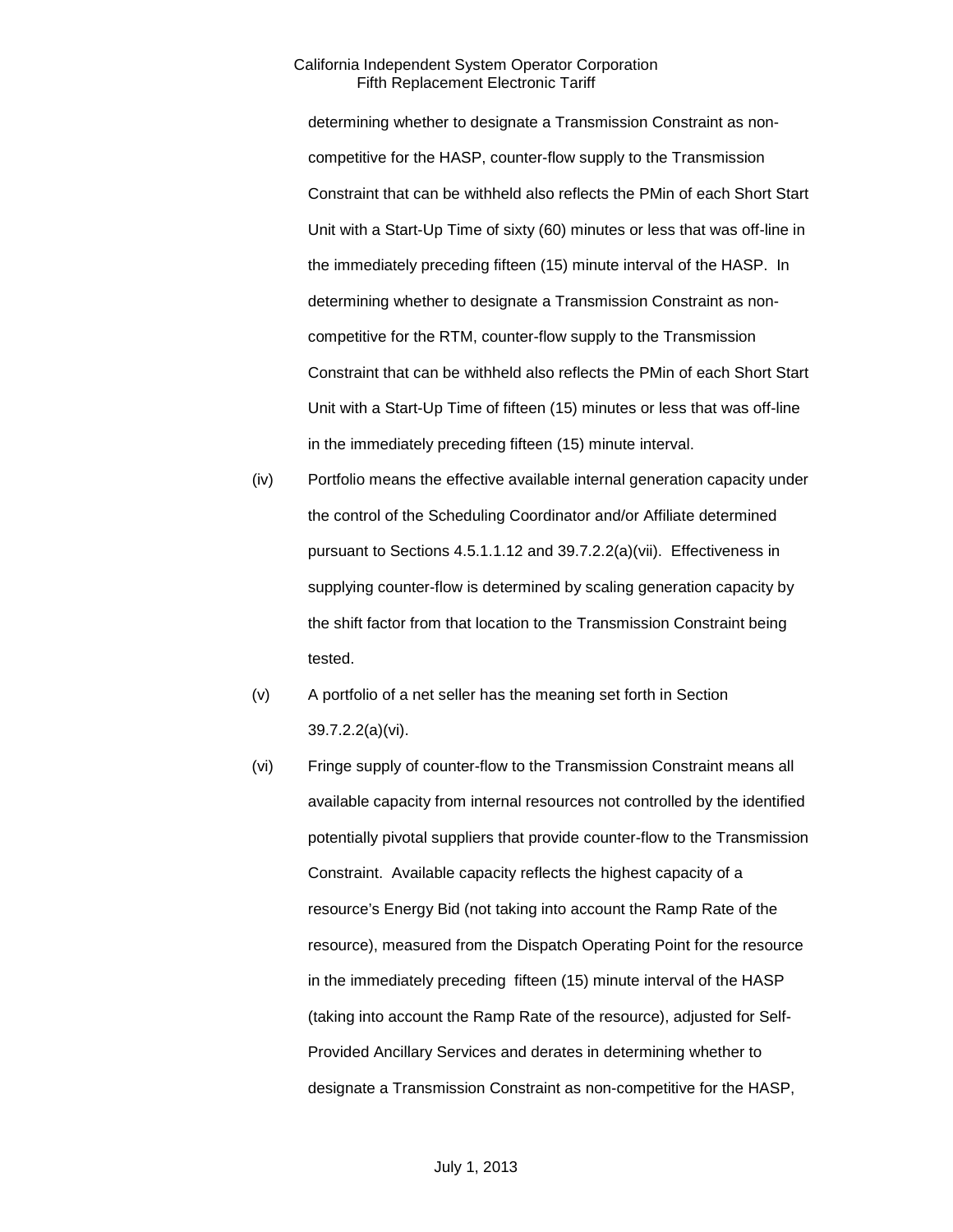or adjusted for Ancillary Service Awards and derates in determining whether to designate a Transmission Constraint as non-competitive for the RTM.

(vii) Demand for counter-flow to the Transmission Constraint means all internal dispatched Supply that provides counter-flow to the Transmission Constraint.

# <span id="page-19-0"></span>**39.7.3 Default Competitive Path Designations**

The CAISO will maintain default competitive path designation sets for the Day-Ahead Market and for the HASP/Real-Time Market, which the CAISO will use in order to determine the competitiveness or non-competitiveness of Transmission Constraints under two circumstances: (1) in the event of a failure of the CAISO Markets software to perform an assessment of whether Transmission Constraints are competitive or non-competitive pursuant to Section 39.7.2; and (2) in order to determine whether Exceptional Dispatches are related to a non-competitive Transmission Constraint for purposes of mitigation of Exceptional Dispatches of resources under Section 39.10(1). Default competitive path designations will be determined pursuant to the methodology set forth in this Section 39.7.3 and will be updated no less frequently than once every seven (7) days. Until the CAISO has developed sufficient information to develop default competitive path designations, the CAISO will continue to utilize the most recent list of competitive path designations determined prior to the effective date of this tariff provision.

# **39.7.3.1 Methodology for Determining Day-Ahead Default Competitive Path Designations for Transmission Constraints Other Than Path 15 and Path 26 Transmission Constraints**

The CAISO will designate a Transmission Constraint other than the Path 15 Transmission Constraint or the Path 26 Transmission Constraint as competitive for purposes of determining default competitive path designations for the Day-Ahead Market only if both of the following conditions are met:

(1) Congestion occurred on the Transmission Constraint in ten (10) or more hours of the days for which the Transmission Constraint was tested for competitiveness pursuant to Section 39.7.2; and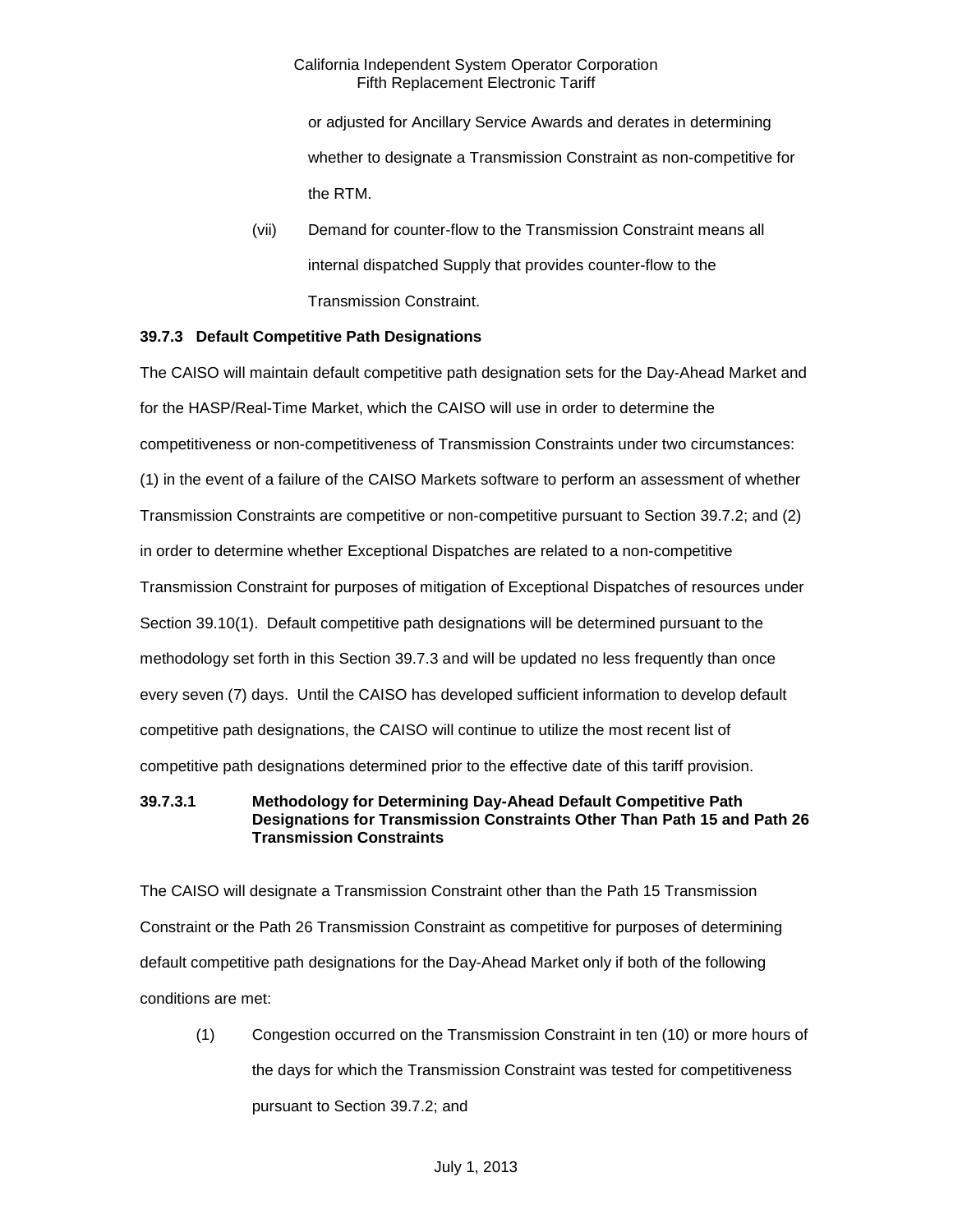(2) the Transmission Constraint was deemed competitive pursuant to Section 39.7.2 in seventy-five (75) percent or more of the instances in which the Transmission Constraint was binding when tested. These calculations will be made utilizing data from the Day-Ahead Market for the most recent sixty (60) Trading Days for which data is available. The CAISO will designate a Transmission Constraint other than the Path 15 Transmission Constraint or the Path 26 Transmission Constraint as non-competitive if the CAISO lacks sufficient data to determine whether the occurrences set forth in Sections 39.7.3.1(1) and 39.7.3.1(2) took place on the Transmission Constraint over the sixty (60) Trading Day period.

**39.7.3.2 Methodology for Determining HASP/RTM Default Competitive Path Designations for Transmission Constraints Other Than Path 15 and Path 26 Transmission Constraints**

The CAISO will designate a Transmission Constraint other than the Path 15 Transmission Constraint or the Path 26 Transmission Constraint as competitive for purposes of determining default competitive path designations for the HASP/RTM only if both of the following conditions are met:

- (1) Congestion occurred on the Transmission Constraint in ten (10) or more of the hours for which the Transmission Constraint was tested for competitiveness pursuant to Section 39.7.2; and
- (2) the Transmission Constraint was deemed competitive pursuant to Section 39.7.2 in seventy-five (75) percent or more of the instances in which the Transmission Constraint was binding when tested.

These calculations will be made utilizing data from the Real-Time Market for the most recent sixty (60) Trading Days for which data is available. If the Transmission Constraint was binding during any 15-minute interval during an hour, then the Transmission Constraint will be deemed to be binding for the entire hour. If the Transmission Constraint was determined to be non-competitive during any 15-minute interval during an hour, then the Transmission Constraint will be deemed to be non-competitive for the entire hour. The CAISO will designate a Transmission Constraint other than the Path 15 Transmission Constraint or the Path 26 Transmission Constraint as non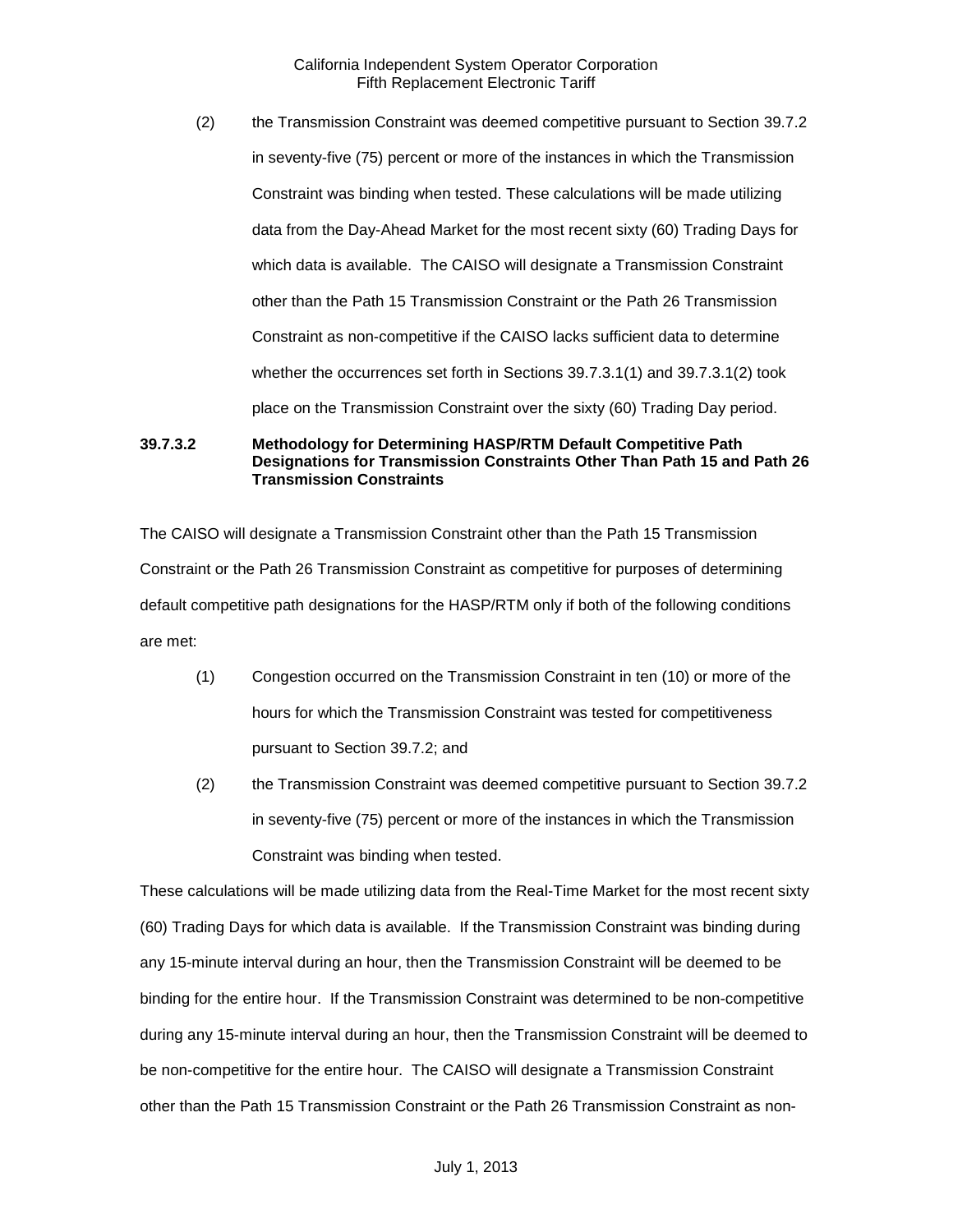competitive if the CAISO lacks sufficient data to determine whether the occurrences set forth in Sections 39.7.3.2(1) and 39.7.3.2(2) took place on the Transmission Constraint over the sixty (60) Trading Day period.

# **39.7.3.3 Methodology for Determining Day-Ahead Default Competitive Path Designations for Path 15 and Path 26 Transmission Constraints**

The CAISO will designate the Path 15 Transmission Constraint or the Path 26 Transmission Constraint as competitive for purposes of determining default competitive path designations for the Day-Ahead Market unless both of the following conditions are met:

- (1) Congestion occurred on the Transmission Constraint in ten (10) or more hours of the days for which the Transmission Constraint was tested for competitiveness pursuant to Section 39.7.2; and
- (2) the Transmission Constraint was deemed competitive pursuant to Section 39.7.2 in fewer than seventy-five (75) percent of the instances in which the

Transmission Constraint was binding when tested.

These calculations will be made utilizing data from the MPM for the Day-Ahead Market for the most recent sixty (60) Trading Days for which data is available. The CAISO will designate the Path 15 Transmission Constraint or the Path 26 Transmission Constraint as competitive if the CAISO lacks sufficient data to determine whether the occurrences set forth in Sections 39.7.3.3(1) and 39.7.3.3(2) took place on the Transmission Constraint over the sixty (60) Trading Day period.

# **39.7.3.4 Methodology for Determining HASP/RTM Default Competitive Path Designations for Path 15 and Path 26 Transmission Constraints**

The CAISO will designate the Path 15 Transmission Constraint or the Path 26 Transmission Constraint as competitive for purposes of determining default competitive path designations for the HASP/RTM unless both of the following conditions are met:

(1) Congestion occurred on the Transmission Constraint in ten (10) or more of the hours for which the Transmission Constraint was tested for competitiveness pursuant to Section 39.7.2; and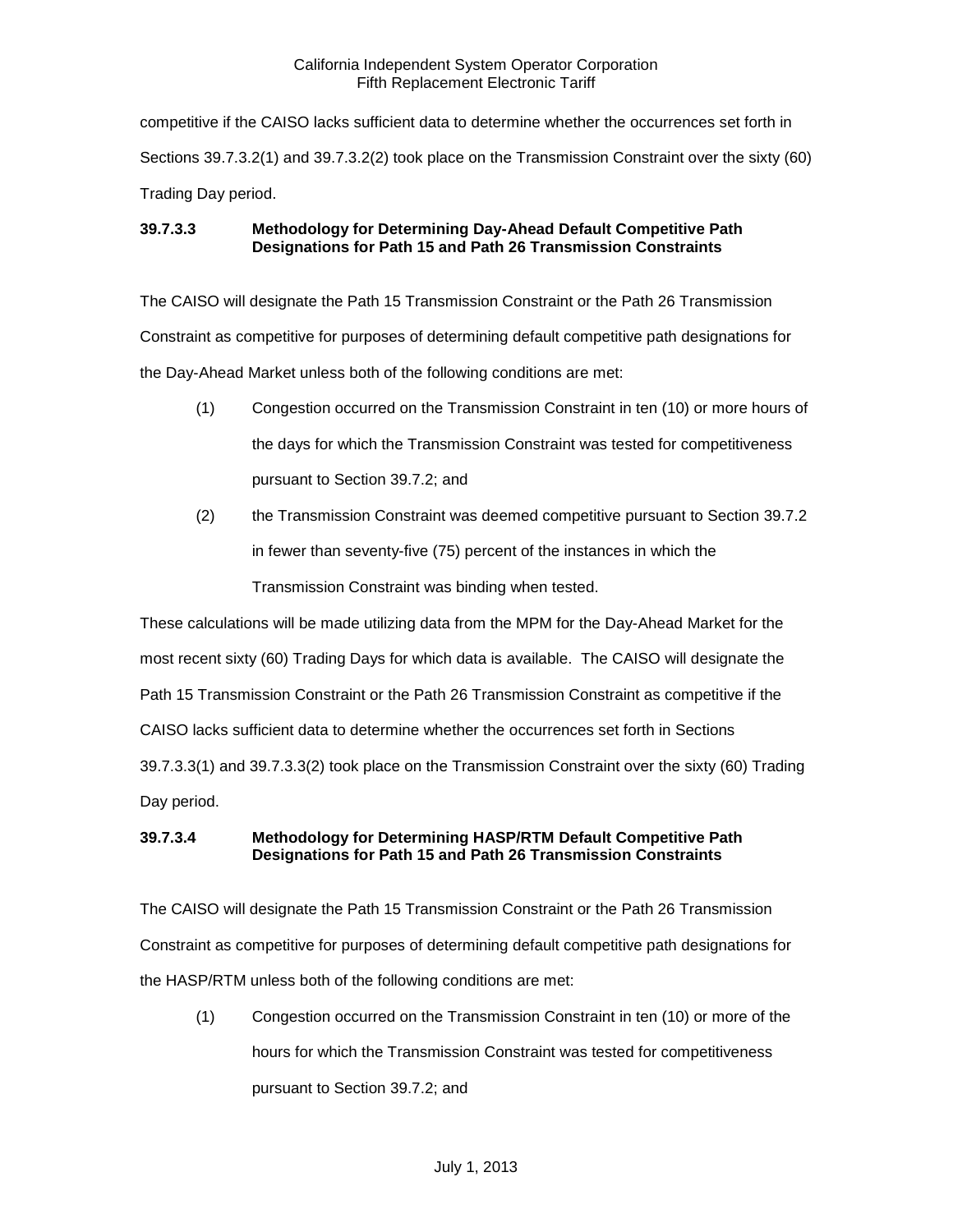(2) the Transmission Constraint was deemed competitive pursuant to Section 39.7.2 in fewer than seventy-five (75) percent of the instances in which the Transmission Constraint was binding when tested.

These calculations will be made utilizing data from the MPM for the Real-Time Market for the most recent sixty (60) Trading Days for which data is available. If the Transmission Constraint was binding during any 15-minute interval during an hour, then the Transmission Constraint will be deemed to be binding for the entire hour. If the Transmission Constraint was determined to be non-competitive during any 15-minute interval during an hour, then the Transmission Constraint will be deemed to be non-competitive for the entire hour. The CAISO will designate the Path 15 Transmission Constraint or the Path 26 Transmission Constraint as competitive if the CAISO lacks sufficient data to determine whether the occurrences set forth in Sections 39.7.3.4(1) and 39.7.3.4(2) took place on the Transmission Constraint over the sixty (60) Trading Day period.

#### <span id="page-22-0"></span>**39.8 Eligibility For Bid Adder**

A Scheduling Coordinator submitting Bids for Generating Units is eligible to have a Bid Adder applied to a Generating Unit for the next operating month if the criteria in Section 39.8.1 are met as determined on a monthly basis in the preceding month.

#### <span id="page-22-1"></span>**39.8.1 Bid Adder Eligibility Criteria**

To receive a Bid Adder, a Generating Unit must: (i) have a Mitigation Frequency that is greater than eighty (80) percent in the previous twelve (12) months; and (ii) must not have a contract to be a Resource Adequacy Resource for its entire Net Qualifying Capacity, or be designated under the CPM for its entire Eligible Capacity, or be subject to an obligation to make capacity available under this CAISO Tariff. If a Generating Unit is designated under the CPM for a portion of its Eligible Capacity, the provisions of this section apply only to the portion of the capacity not designated. Scheduling Coordinators for Generating Units seeking to receive Bid Adders must further agree to be subject to the Frequently Mitigated Unit option for a Default Energy Bid. Run hours are those hours during which a Generating Unit has positive metered output. Generating Units that received RMR Dispatches and/or incremental Bids dispatched out of economic merit order to manage local Congestion in an hour prior to the effective date of this Section will have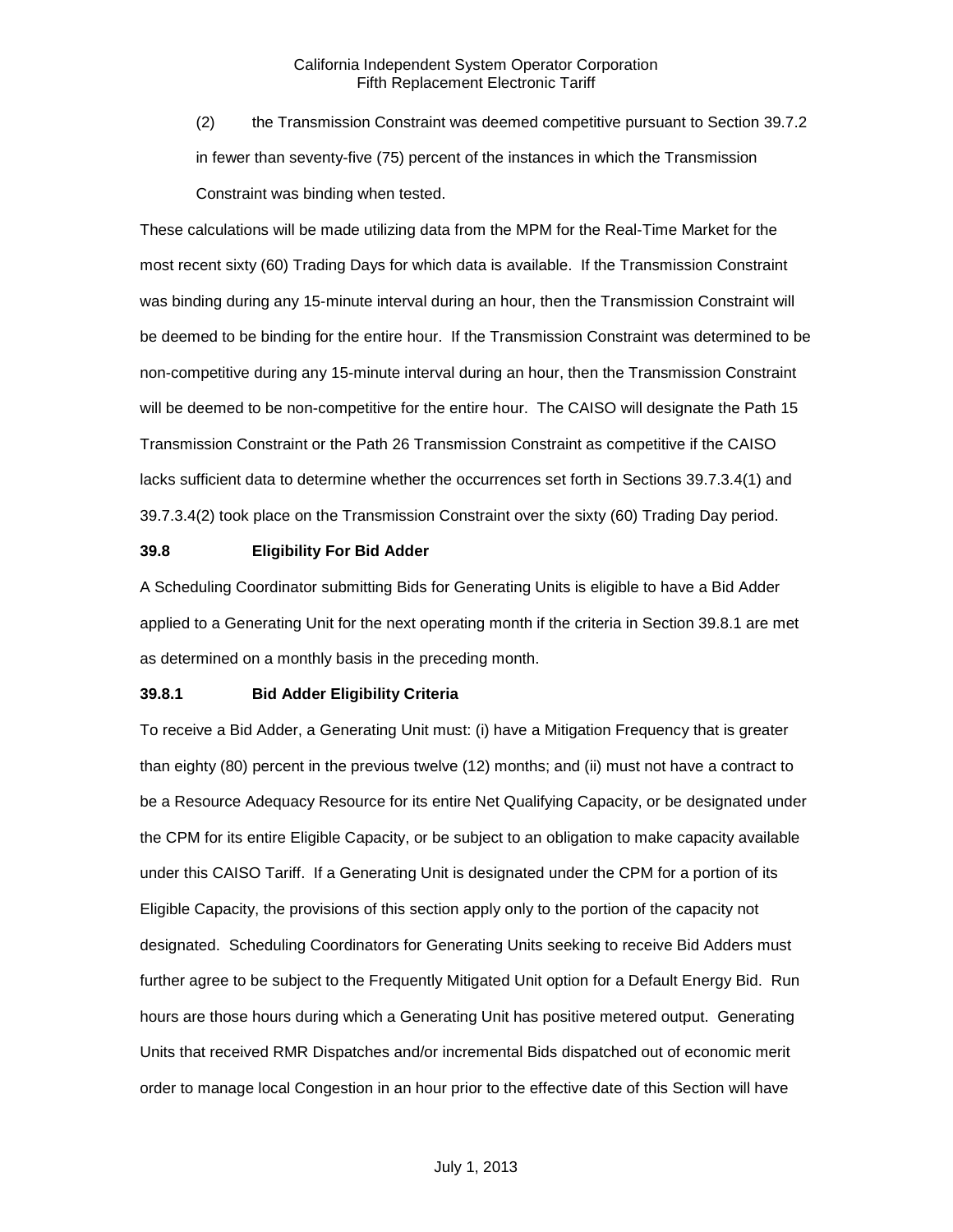that hour counted as a mitigated hour in their Mitigation Frequency. After the first twelve (12) months from the effective date of this Section, the Mitigation Frequency will be based entirely on a Generating Unit being mitigated under the MPM procedures in Sections 31 and 33.

## <span id="page-23-0"></span>**39.8.2 New Generating Units**

For new Generating Units, with less than twelve (12) months of operation, determination of eligibility for the Bid Adder will be based on data beginning with the first date the Generating Unit participated in the CAISO Markets through the end date of the period for which the Mitigation Frequency is being calculated. The 200 run hour criteria will be pro-rated for the proportion of a twelve (12)-month period that the new Generating Unit submitted effective Bids in the CAISO markets.

# <span id="page-23-1"></span>**39.8.3 Bid Adder Values**

The value of the Bid Adder will be either: (i) a unit-specific value determined in consultation with the CAISO or an independent entity selected by the CAISO, or (ii) a default Bid Adder of \$24/MWh. For Generating Units with a portion of their capacity identified as meeting an LSE's Resource Adequacy Requirements, that Generating Unit's Bid Adder value will be reduced by the percent of the Generating Unit's capacity that is identified as meeting an LSE's Resource Adequacy Requirements. The reduced Bid Adder will be applied to that Generating Unit's entire Default Energy Bid Curve.

# <span id="page-23-2"></span>**39.9 CRR Monitoring And Affiliate Disclosure Requirements**

The CAISO will monitor the CRR holdings and CAISO Markets activity for anomalous market behavior, gaming, or exercise of market power resulting from CRR ownership concentrations that are not aligned with actual transmission usage as a result of secondary market auction outcomes. If the CAISO identifies such behavior it may seek FERC approval to impose position limits on the total number or MW quantity of CRRs that may be held by any single entity and its Affiliates. Each CRR Holder or Candidate CRR Holder must notify the CAISO of any Affiliate that is a CRR Holder, Candidate CRR Holder, or Market Participant, any Affiliate that participates in an organized electricity market in North America, and any guarantor of any such Affiliate.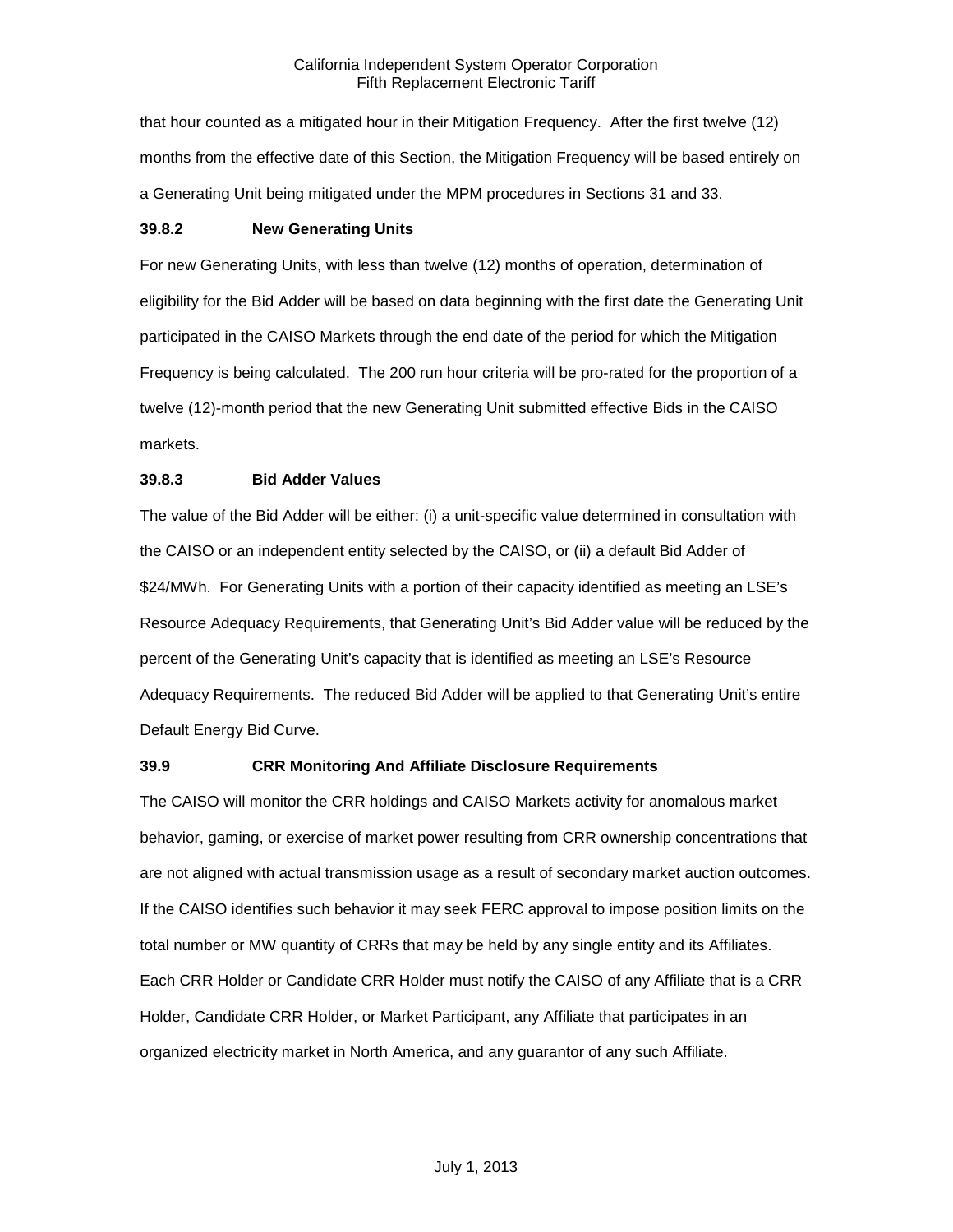# <span id="page-24-0"></span>**39.10 Mitigation Of Exceptional Dispatches Of Resources**

The CAISO shall apply Mitigation Measures to Exceptional Dispatches of resources when such resources are committed or dispatched under Exceptional Dispatch for purposes of: (1) addressing reliability requirements related to non-competitive Transmission Constraints; (2) ramping resources with Ancillary Services Awards or RUC Capacity to a dispatch level that ensures their availability in Real-Time; (3) ramping resources to their Minimum Dispatchable Level in Real-Time; and (4) addressing unit-specific environmental constraints not incorporated into the Full Network Model or the CAISO's market software that affect the dispatch of Generating Units in the Sacramento Delta and are commonly known as "Delta Dispatch".

# <span id="page-24-1"></span>**39.10.1 Measures For Resources Eligible For Supplemental Revenues**

In all cases where a resource is subject to Mitigation Measures under Section 39.10, and the resource is eligible for supplemental revenues pursuant to Section 39.10.3, Exceptional Dispatch Energy delivered by the resource shall be settled as set forth in either Section 11.5.6.7.1 or Section 11.5.6.7.3, whichever is applicable.

# <span id="page-24-2"></span>**39.10.2 Resources Not Eligible For Supplemental Revenues**

In all cases where a resource is subject to Mitigation Measures under Section 39.10, and the resource is not eligible for supplemental revenues pursuant to Section 39.10.3, Exceptional Dispatch Energy delivered by the resource shall be settled as set forth in either Section 11.5.6.7.2 or Section 11.5.6.7.3, whichever is applicable.

# <span id="page-24-3"></span>**39.10.3 Eligibility For Supplemental Revenues**

Except as provided in Section 39.10.4, a resource that is committed or dispatched under Exceptional Dispatch shall be eligible for supplemental revenues only during such times that the resource meets all of the following criteria:

- (i) the resource has notified the CAISO, at least seven days prior to the calendar month in which the Exceptional Dispatch occurs, that the resource has chosen to receive supplemental revenues in lieu of an Exceptional Dispatch CPM designation under Section 43.1.5;
- (ii) the resource has been mitigated under Section 39.10;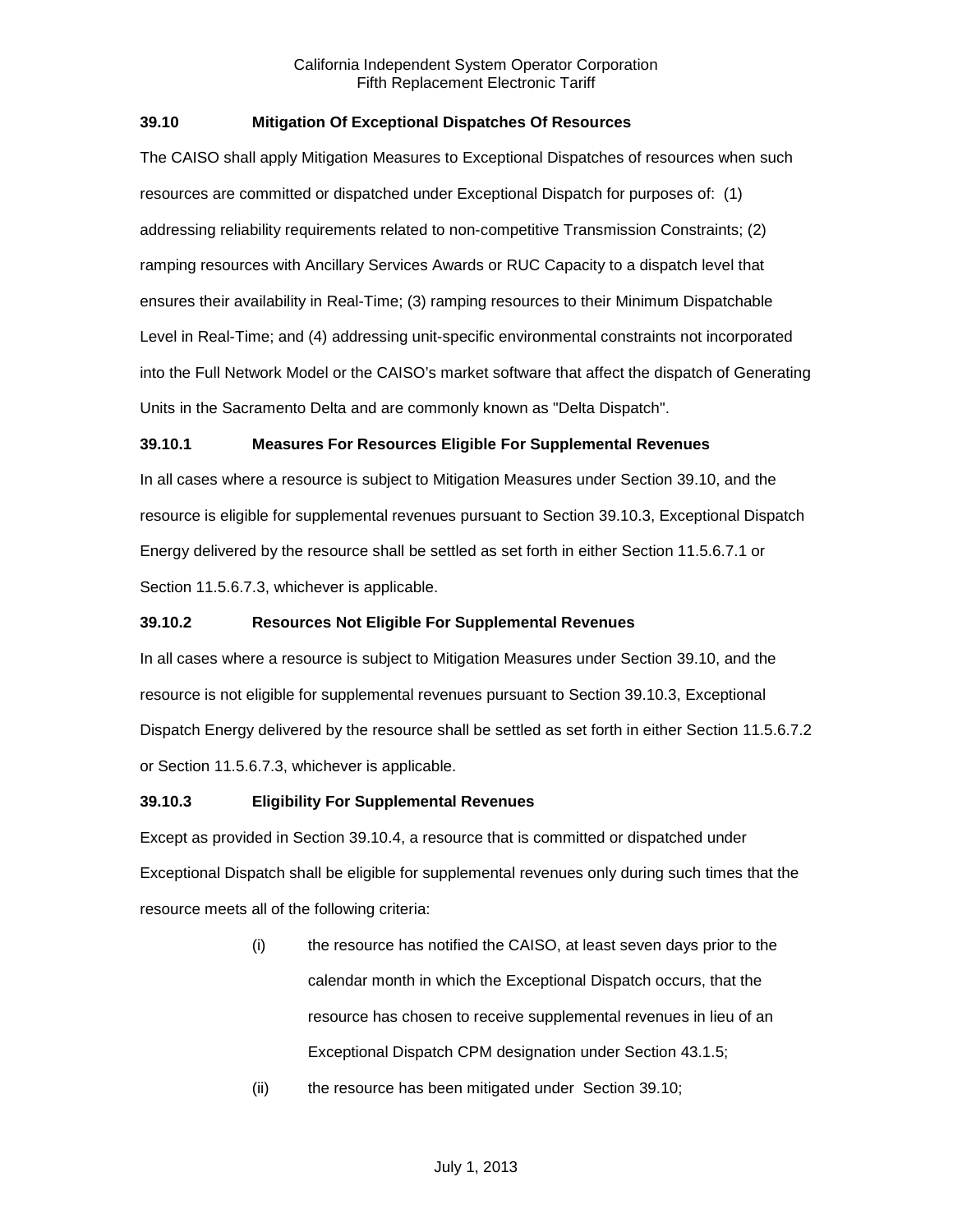- (iii) the resource is not under an RMR Contract, is not designated as CPM Capacity, and is not a Resource Adequacy Resource, unless the resource is a Partial Resource Adequacy Resource or a partial CPM resource, and the Exceptional Dispatch requires non-RA Capacity or non-CPM Capacity, in which case only the capacity not committed as Resource Adequacy Capacity or CPM Capacity is eligible for supplemental revenues; and
- (iv) the resource has a Bid in the IFM, HASP, and RTM for the applicable Operating Day or Operating Hour in which the resource is committed or dispatched under Exceptional Dispatch.

#### <span id="page-25-0"></span>**39.10.4 Limitation On Supplemental Revenues**

Supplemental revenues authorized under this Section 39.10 shall not exceed within a 30-day period (this 30-day period begins on the day of the first Exceptional Dispatch of the resource and re-starts on the day of the first Exceptional Dispatch of the resource following the end of any prior 30-day period) the difference between any monthly CPM Capacity Payments due the resource for the 30-day period (calculated according to the ratio of the actual number of days that the resource had capacity designated as CPM Capacity during the 30-day period to the total number of days in the month) and the monthly CPM Capacity Payment, without any CPM Availability Factor adjustment, for which the resource would be eligible pursuant to Section 43.6 had its entire capacity less any Resource Adequacy Capacity been designated as an CPM resource.

### <span id="page-25-1"></span>**39.10.5 Calculation Of Exceptional Dispatch Supplemental Revenues**

The amount of Exceptional Dispatch supplemental revenues accrued by a resource within any 30-day period as defined in Section 39.10.4 shall be a running total of the sum of supplemental revenues received during that 30-day period. The calculation of supplemental revenues accrued by a resource within a 30-day period is based on the higher of (a) the Energy Bid price for the resource minus the Default Energy Bid price for the resource or (b) the Resource-Specific Settlement Interval LMP minus the Default Energy Bid price for the resource. The greater of (a) or (b) is multiplied by the amount of Energy provided by the resource under Exceptional Dispatch,